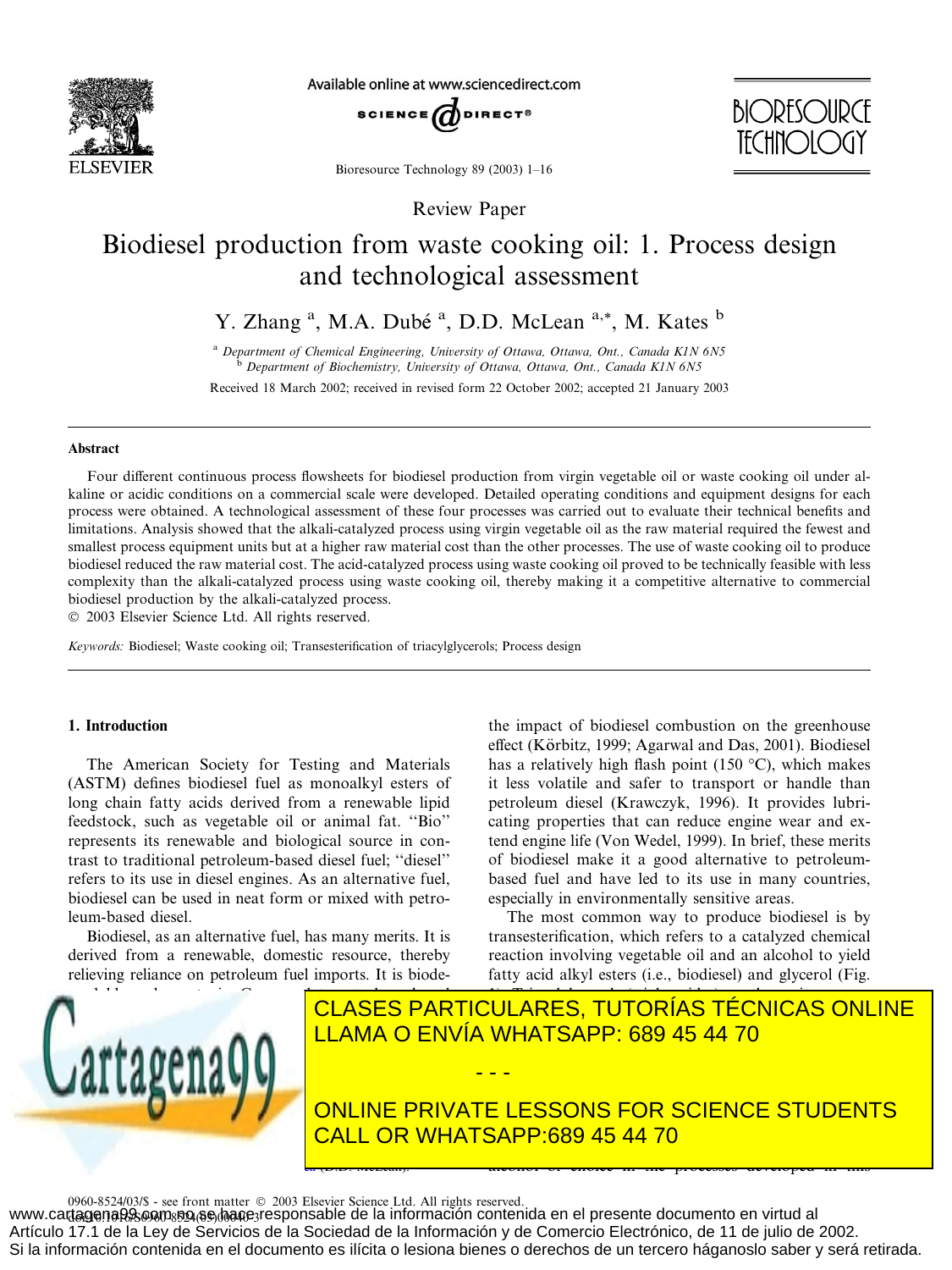

Fig. 1. A schematic representation of the transesterification of triglycerides (vegetable oil) with methanol to produce fatty acid methyl esters (biodiesel).

study. In general, a large excess of methanol is used to shift the equilibrium far to the right (Fig. 1).

Transesterification reactions can be alkali-catalyzed, acid-catalyzed or enzyme-catalyzed. The first two types have received the greatest attention and are the focus of this article. As for the enzyme-catalyzed system, it requires a much longer reaction time than the other two systems (Nelson et al., 1996; Watanabe et al., 2001). To date it has only been carried out on the laboratory scale and therefore will not be further discussed herein.

At present, the high cost of biodiesel is the major obstacle to its commercialization. Biodiesel usually costs over US\$0.5/l, compared to US\$0.35/l for petroleumbased diesel (Prokop, 2002; Lott, 2002). It is reported that the high cost of biodiesel is mainly due to the cost of virgin vegetable oil (Krawczyk, 1996; Connemann and Fischer, 1998). For example, in the United States, soybean oil was sold on average for \$0.36/l in June 2002 (Chemical Market Reporter, 2002). Therefore, it is not surprising that biodiesel produced from pure soybean oil costs much more than petroleum-based diesel. Exploring ways to reduce the high cost of biodiesel is of much interest in recent biodiesel research, especially for those methods concentrating on minimizing the raw material cost. The use of waste cooking oil instead of virgin oil to produce biodiesel is an effective way to reduce the raw material cost because it is estimated to be about half the price of virgin oil (Supple et al., 1999). In addition, using waste cooking oil could also help to solve the problem of

diesel production includes many production includes many production in the set of  $\frac{1}{2}$ 

material refining to product separation and purification. Evaluating the technological and economic feasibility of a biodiesel plant involves all operating units, not only one reactor. Therefore, there is a need to design a complete continuous process and assess its performance from the viewpoint of an entire plant. In this article, we aim to carry out process simulation on alkali- and acidcatalyzed transesterifications and develop continuous process flowsheets to produce biodiesel from virgin vegetable oil or waste cooking oil. A technical assessment of each process is also presented. This is an attempt to explore potential alternatives to current biodiesel production methods, thus contributing to biodiesel commercialization. In a subsequent article (Zhang et al., submitted for publication), an assessment of the relative economic feasibility of each process is undertaken.

#### 2. Background

#### 2.1. Alkali-catalyzed system

Many studies of alkali-catalyzed transesterification on the laboratory scale have been carried out. A reaction temperature near the boiling point of the alcohol (e.g.,  $60$  °C for methanol) and a  $6:1$  molar ratio of alcohol to soybean oil were recommended (Freedman et al., 1984; Noureddini and Zhu, 1997). The kinetics of

 $t = \frac{1}{2}$ 

<mark>other products were investigated by Karaosmanoglu</mark>



and <mark>LLAMA O ENVÍA WHATSAPP: 689 45 44 70</mark>00000. Based on the internal control on the internal control on the in **TETRAHYDROFURAL PRIVATE LESSONS FOR SCIENCE STUDENTS** <u>CLASES PARTICULARES, TUTORÍAS TÉCNICAS ONLINE</u> was observed with 90 min. In order to speed up the speed up the speed up the speed up the speed up the speed up the speed up the speed up the speed up the speed up the speed up the speed up the speed up the speed up the sp - - -

ulation and design is also unavailable. After resistance. After the reaction, different separa-  $\sim$  $\frac{1}{2}$ tion techniques to purify the biodiesel product from the biodiesel product from the biodiesel product from the biodiesel product from the biodiesel product from the biodiesel product from the biodiesel product fr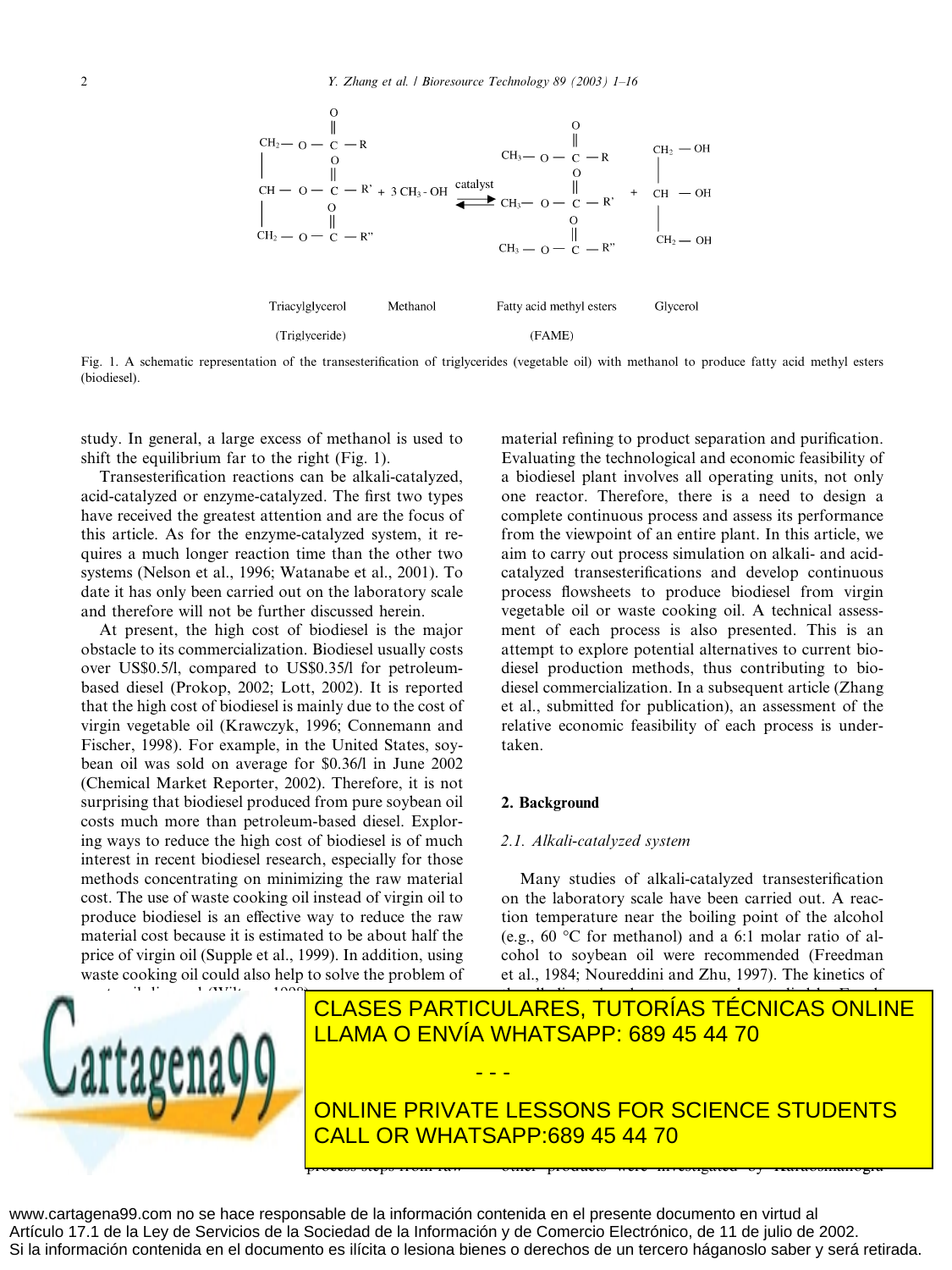et al. (1996). In terms of the purity and yield of the biodiesel product, they concluded that the use of hot water washing at 50  $\degree$ C was the best way to obtain a high purity (99%) and yield (86%) of the biodiesel product.

Apart from the bench-scale research, the alkali-catalyzed process for biodiesel production has been applied industrially. A commercial continuous alkali-catalyzed transesterification process to produce methyl esters on the industrial scale under high pressure (90 bar) and at high temperature (240  $^{\circ}$ C) was demonstrated by Kreutzer (1984). However, high energy consumption, a significant increase in equipment cost and process safety issues related to, for example, high pressure and high temperature, could make this process prohibitive. Krawczyk (1996) presented a flow diagram for producing biodiesel via transesterification on the industrial scale. The process mainly consisted of a transesterification reactor, a methanol/glycerol distillation column and a methyl ester distillation column. Aside from the flowsheet, no detailed description of the process was provided. A continuous deglycerolization process to produce biodiesel from refined rapeseed oil by alkalicatalyzed transesterification at ambient pressure and  $65-70$  °C was introduced by Connemann and Fischer (1998). They noted successful commercial applications of this process in Europe. In this process, a distillation column was also used to separate methanol from biodiesel and glycerol. The methanol was recycled to the transesterification reactor and multi-stage water washing was employed to purify the biodiesel product. The above industrial manufacturing information on biodiesel production formed the principle basis for the design of the alkali-catalyzed processes in this study.

One limitation to the alkali-catalyzed process is its sensitivity to the purity of reactants; the alkali-catalyzed system is very sensitive to both water and free fatty acids. The presence of water may cause ester saponification under alkaline conditions (Liu, 1994; Basu and Norris, 1996). Also, free fatty acids can react with an alkali catalyst to produce soaps and water. Saponification not only consumes the alkali catalyst, but also the resulting soaps can cause the formation of emulsions. Emulsion formation creates difficulties in downstream recovery and purification of the biodiesel. Thus, dehydrated vegetable oil with less than 0.5 wt.% free fatty

to reduce the free fatty acid content via an esterification

reaction with methanol in the presence of sulfuric acid catalyst. Glycerine was employed as a liquid entraining agent to purify the refined oil. After such a treatment, the oil phase, having a low level of free fatty acids (less than  $0.5 \text{ wt.} %$ , was subjected to the alkali-catalyzed transesterification. Such a pretreatment step was applied to the alkali-catalyzed process using waste cooking oil in the present study.

### 2.2. Acid-catalyzed system

Despite its insensitivity to free fatty acids in the feedstock, acid-catalyzed transesterification has been largely ignored mainly because of its relatively slower reaction rate. Freedman et al. (1984) investigated the transesterification of soybean oil with methanol using 1 wt.% concentrated sulfuric acid (based on oil). They found that at 65  $\degree$ C and a molar ratio of 30:1 methanol to oil, it took 69 h to obtain more than 90% oil conversion to methyl esters. Canakci and Gerpen (1999) studied the effects of the molar ratio of alcohol to soybean oil, the reaction temperature, the amount of catalyst, and the reaction time on the ester conversion by acid-catalyzed transesterification. Each effect was studied independently of the other effects. They found that increased ester conversions could be obtained at increased molar ratios of alcohol to oil, increased reaction temperatures, increased concentrations of sulfuric acid, and longer reaction times. However, possible interaction of these variables was not investigated and optimal conditions for the acid-catalyzed reaction were not recommended. The kinetics of the acid-catalyzed transesterification with butanol were also investigated by Freedman et al. (1986). They stated that the forward and reverse reactions followed pseudo-first-order and second-order kinetics, respectively. This conclusion of pseudo-first-order forward reaction is consistent with preliminary results in our laboratory (Ripmeester, 1998; McBride, 1999). Since soybean oil and butanol rather than canola oil and methanol were used in their work, the kinetic information given by Freedman et al. (1986) was not used as the basis of the present study.

In our laboratory, Ripmeester (1998) and McBride (1999) conducted pilot-scale transesterification reactions of waste cooking oil with an excess of methanol in the presence of sulfuric acid catalyst at  $70^{\circ}$ C. A minimum

 $m_1$   $n_2$   $n_3$   $n_4$   $n_5$   $n_6$   $n_7$   $n_8$   $n_9$   $n_1$ 

to FAME was reached within 240 min. An empirical



alyzed systems (Freedman et al., 1984; Jeromin et al., 1984; Jeromin et al., 1984; Jeromin et al., 1984; Jeromin e <u>CLASES PARTICULARES, TUTORÍAS TÉCNICAS ONLINE</u> Recently, we obtained results at 80 -- - -

**COOKING PRIVATE LESSONS FOR SCIENCE STUDENTS** senhagen, 1986; Matanabe et al., 2001). Lepper and an agitation rate of an agitation rate of the contract of the contract of the contract of the contract of the contract of the contract of the contract of the contract of t  $\frac{1}{2}$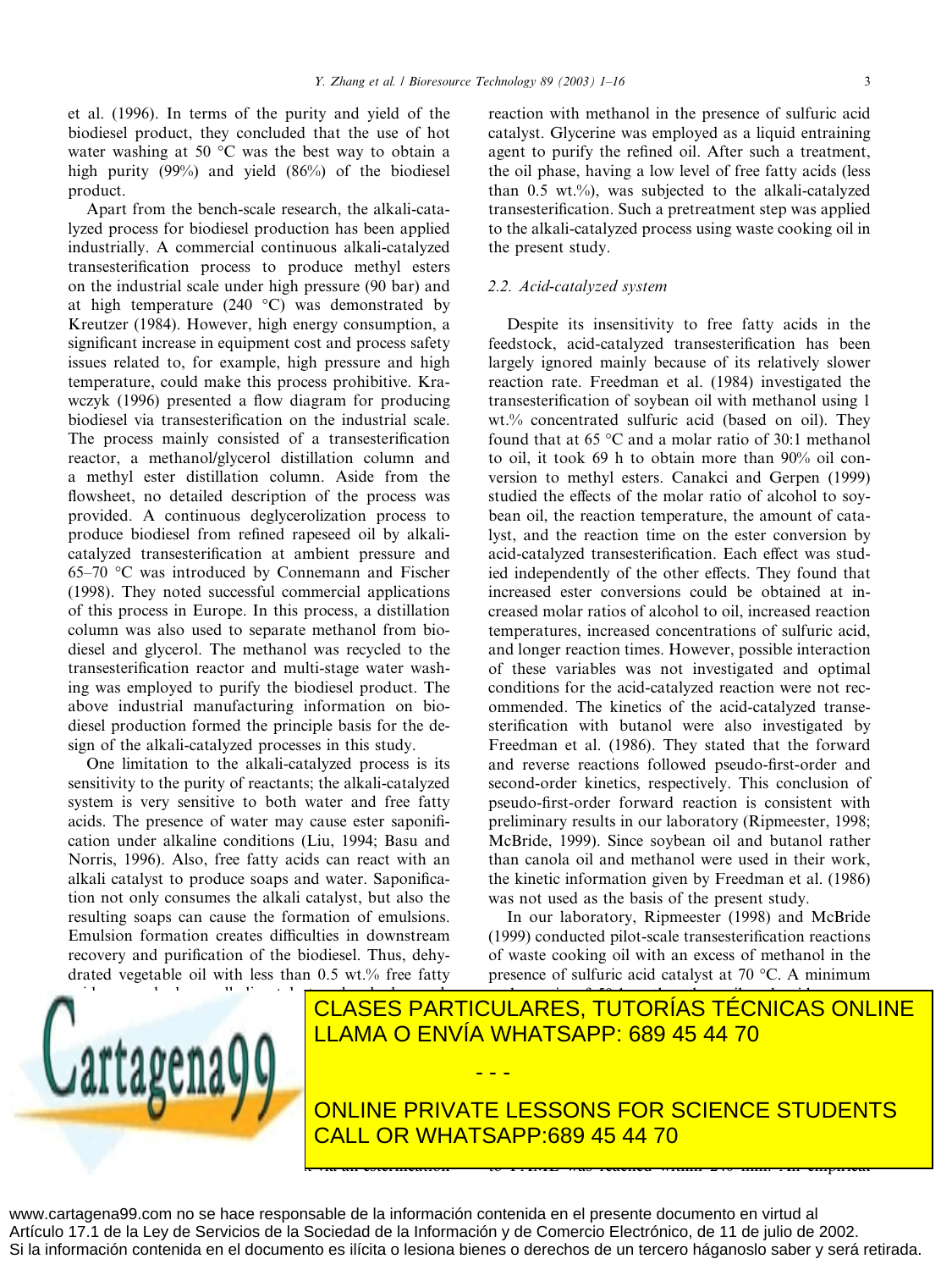first-order model was proposed and a rate constant was calculated. These preliminary results were used for reactor-sizing in the acid-catalyzed processes of this study. Further kinetic investigations are currently underway.

Instead of water washing, Nye et al. (1983) suggested using hexane as an extraction solvent to purify the methyl esters from other substances. This purification method was used in one of the designs of the acidcatalyzed process in this study.

Studies of the acid-catalyzed system have been very limited in number. No commercial biodiesel plants to date have been reported to use the acid-catalyzed process. Despite its relatively slow reaction rate, the acidcatalyzed process offers benefits with respect to its independence from free fatty acid content and the consequent absence of a pretreatment step. These advantages favour the use of the acid-catalyzed process when using waste cooking oil as the raw material.

#### 3. Process simulation

To assess the commercial feasibilities of the proposed processes, complete process simulations were first carried out. Despite some expected differences between process simulation results and actual process operation, most current simulation software can provide reliable information on process operation because of their comprehensive thermodynamic packages, vast component libraries and advanced calculation techniques. The process simulation software, HYSYS.Plant NetVers 2.1.3 developed by Hyprotech Ltd., was used in this research.

The procedures for process simulation mainly involve defining chemical components, selecting a thermodynamic model, determining plant capacity, choosing proper operating units and setting up input conditions (flowrate, temperature, pressure, and other conditions). Information on most components, such as methanol, glycerol, sulfuric acid, sodium hydroxide and water, is available in the HYSYS<sup> $m$ </sup> component library. Regarding the vegetable oil feedstock, canola oil was considered as the raw material in either virgin or waste form because it is the major vegetable oil used in Canada. Because oleic acid is the major fatty acid in canola oil (Lawson, 1995), triolein  $(C_{57}H_{104}O_6)$  was chosen to represent canola oil in the HYSYS<sup>TM</sup> simulation. Accordingly, methyl oleate

methanol and glycerol, both the non-random two liquid

(NRTL) and universal quasi-chemical (UNIQUAC) thermodynamic/activity models were recommended to predict the activity coefficients of the components in a liquid phase (Hyprotech Ltd., 2000). Detailed descriptions of these models were provided by Gess et al. (1991). Some unavailable interaction parameter coefficients, such as those for methanol/methyl-oleate, glycerol/methyl-oleate and sulfuric acid with any other component, were estimated using the UNIQAC liquid– liquid equilibrium module in  $HYSYS^m$ .

The determination of plant capacity was based on the reported availability of waste cooking oil in the United States. Wiltsee (1998) analyzed data on urban waste grease resources in 30 randomly selected metropolitan areas in the United States. He concluded that on average, 9 pounds/person of yellow grease were produced annually in the United States. Assuming this statistic is applicable to Canada, approximately 120,000 tonnes/yr of yellow grease are produced in Canada, 45,000 tonnes/ yr in Ontario, and 4000 tonnes/yr in the Ottawa Region. The same estimation method was also applied by  $(S \&$  $T$ <sup>2</sup> Consulting Co. (2001). Thus, in order to provide a facility to handle regional waste oils, a plant capable of producing 8000 tonnes/yr biodiesel was simulated in the current work. This was also the same capacity as the existing continuous biodiesel plant described by Connemann and Fischer (1998).

The main processing units include reactors, distillation columns, extraction columns, heat exchangers, pumps and separators. Because detailed information on the kinetics was not available, a simple conversion reactor model with 97% and 95% oil conversion to FAME was used to describe the acidic and alkaline transesterification reactions, respectively. It was assumed that the reactor was a continuous, stirred tank reactor and the fill factor of the reactor (the ratio of reaction to reactor volumes) was set at 0.5. As has been observed in our laboratory, the theoretical reaction intermediates, diacylglycerols and monoacylglycerols, exist only in the early stages of the reaction, because of high methanol to oil ratios. Thus it was not appropriate to consider these intermediates in this work.

Multi-stage distillation was used for methanol recovery as well as purification of both the FAME and glycerine products. Although the boiling point of methanol (65  $\degree$ C at 1 atm) is much lower than that of

columns are sufficient to yield high quality biodiesel and



<u>LLAMA O ENVÍA WHATSAPP: 689 45 44 70 wt. Sand glycerol (greater than 90 wt.</u>  $F_{1}$ <u>CLASES PARTICULARES, TUTORÍAS TÉCNICAS ONLINE</u> standard for purity of biodiesel product (i.e., 99.655) - - -

> ONLINE PRIVATE LESSONS FOR SCIENCE STUDENTS  $\begin{array}{l} \textsf{CALL} \textsf{ OR} \textsf{ WHATSAPP:} \textsf{689 45 44 70} \end{array}$ tates distillation; only five or six theoretical stages in the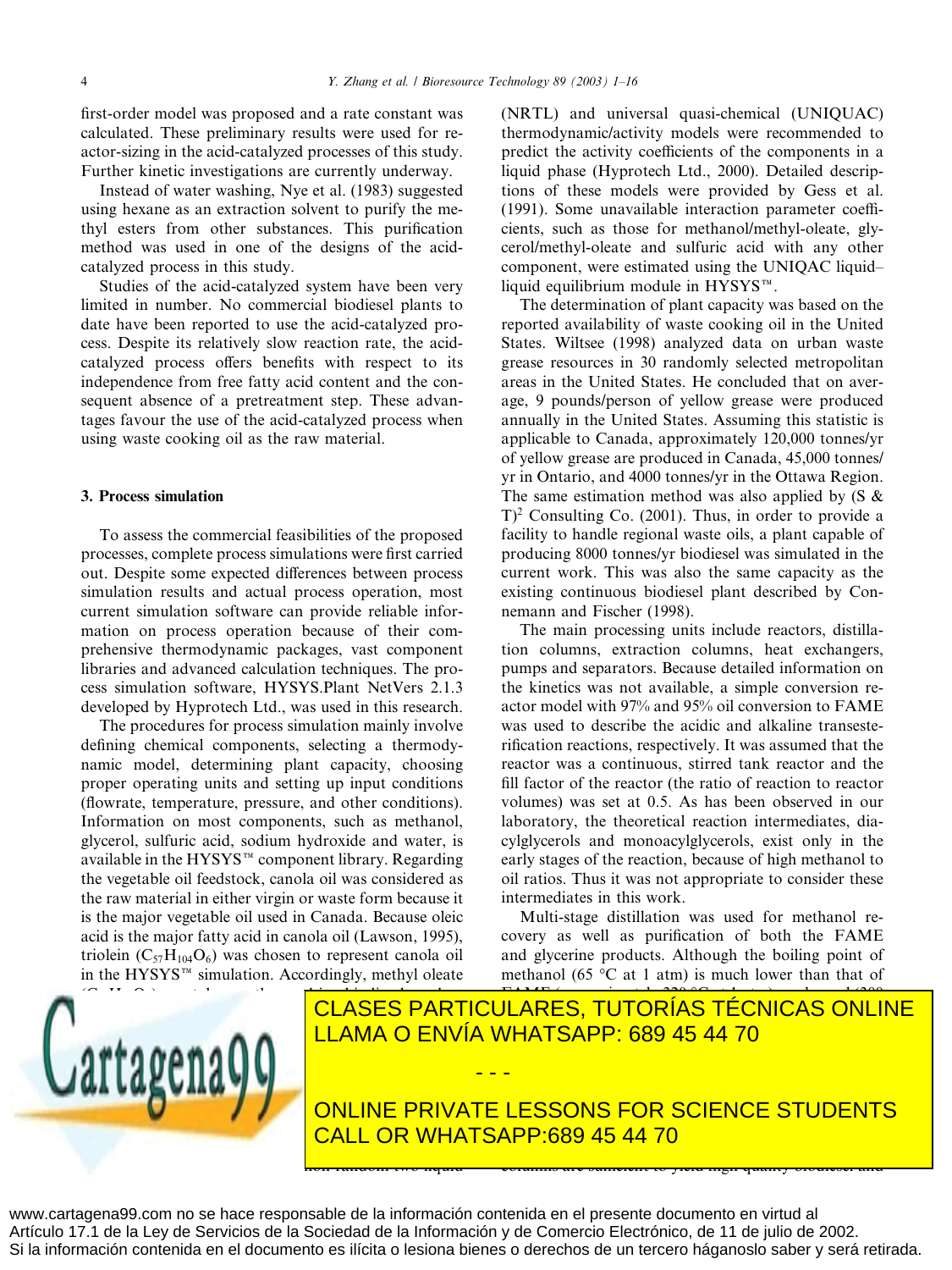glycerine. In our simulations, we assumed a tray efficiency of 60–70%. Because FAME and glycerol are susceptible to thermal decomposition above 250 and 150 -C, respectively (Newman, 1968; Goodrum, 2002), vacuum operation for the FAME and glycerine purification was necessary to keep the temperature at suitably low levels. Liquid–liquid extraction was used to separate FAME from glycerol, methanol and catalyst (i.e., water washing column T-301). Detailed sizing calculations of the process equipment were presented by Zhang (2002).

After the input information and operating unit models were set up, the process steady-state simulation was executed by  $HYSYS^M$ . Mass and energy balances for each unit, as well as operating conditions, were obtained. Pressure drops from heat exchangers and pipelines were not considered in this work.

### 4. Process design

Four different continuous processes were designed and simulated. Two of them were alkali-catalyzed processes, one using virgin oil (process I) and the other using waste cooking oil (process II). The remaining two (III and IV) were acid-catalyzed processes using waste cooking oil as the raw material. Process flowsheets along with the properties of main streams are presented in Figs. 2–5.

The materials of construction required for the main processing units in each of the four processes are summarized in Table 1. Freedman et al. (1986) pointed out that alkali-catalyzed transesterification was less corrosive to process equipment than the acid-catalyzed process. Davis et al. (2000) stated that, when the concentration of sodium hydroxide is less than 50 wt.%, from ambient temperature to 95  $\degree$ C carbon steel could be used. Peterson (1993) studied a batch process to produce biodiesel from rapeseed oil using 0.2 wt.% potassium hydroxide, in which stainless steel was used for the transesterification reactor. Taking a conservative approach, stainless steel was used for the transesterification reactor in the designs for the alkali-catalyzed processes in this study. The material of construction of other equipment in the alkali-catalyzed processes was carbon steel. For the acid-catalyzed system, Norden (1973) recommended that stainless steel (type 316)

basis for our choice of material in all the designs.

The use of two different thermodynamic/activity models (NRTL and UNIQUAC) led to some differences in the simulation results. In the following discussion, results from both NRTL and UNIQUAC are provided when there exists a big difference between them. Otherwise, the results shown are based only on the NRTL model. Unless specified, all percentages are expressed as mass percentages and the sizes of all process equipment are described as diameter  $\times$  height.

### 4.1. Alkali-catalyzed process using virgin vegetable oil (process I)

### 4.1.1. Transesterification

A continuous alkali-catalyzed process flowsheet using virgin oil was developed (Fig. 2). The reaction was carried out with a 6:1 molar ratio of methanol to oil, 1% sodium hydroxide (based on oil),  $60^{\circ}$ C and  $400^{\circ}$  kPa. Fresh methanol (stream 101 at 117 kg/h), recycled methanol (stream 1201 at 111 kg/h) and anhydrous sodium hydroxide (stream 103 at 10 kg/h) were mixed prior to being pumped into reactor R-101 by pump P-101. Virgin vegetable oil (stream 105) was heated in exchanger E-101 before entering R-101. In R-101, 95% of oil was assumed to be converted to FAME, producing glycerol as a by-product. Stream 106 from the reactor was introduced to methanol distillation T-201.

#### 4.1.2. Methanol recovery

In T-201, five theoretical stages and a reflux ratio of 2 were used to obtain a good separation between methanol and other components. Stream 201 was a pure methanol distillate, containing 94% of the total methanol in stream 106. Vacuum distillation was used to keep the bottom temperature under  $150$  °C. Pure methanol (stream 1201) was mixed with fresh make-up methanol (stream 101B) and then charged back into reactor R-101. Bottom stream 202 was sent to washing column T-301 after being cooled in exchanger E-201 to 60  $\degree$ C.

### 4.1.3. Water washing

The purpose of this step was to separate the FAME from the glycerol, methanol and catalyst. Although separation using a gravity settler was proposed by Krawczyk (1996), a complete separation could not be



below the sulfurical solution. This stage in this study  $\blacksquare$  LLAMA O ENVÍA WHATSAPP: 689 45 44 70  $\blacksquare$  $\alpha$ <u>CLASES PARTICULARES, TUTORÍAS TÉCNICAS ONLINE</u> glycerol, methanol and catalyst by adding 11 kg/h water - - -

**CONLINE PRIVATE LESSONS FOR SCIENCE STUDENTS** <u>corresponding than 60 wt. Sulfuric acid less than 60 wt. Sulfuric acid less than 60 with the bottom stream 30</u>  $\frac{81}{3}$  with contained 81% water, 3% water, 3% water, 3% water, 3% water, 3% water, 3% water, 3% methanologies

<u>and sodium hydroxide.</u>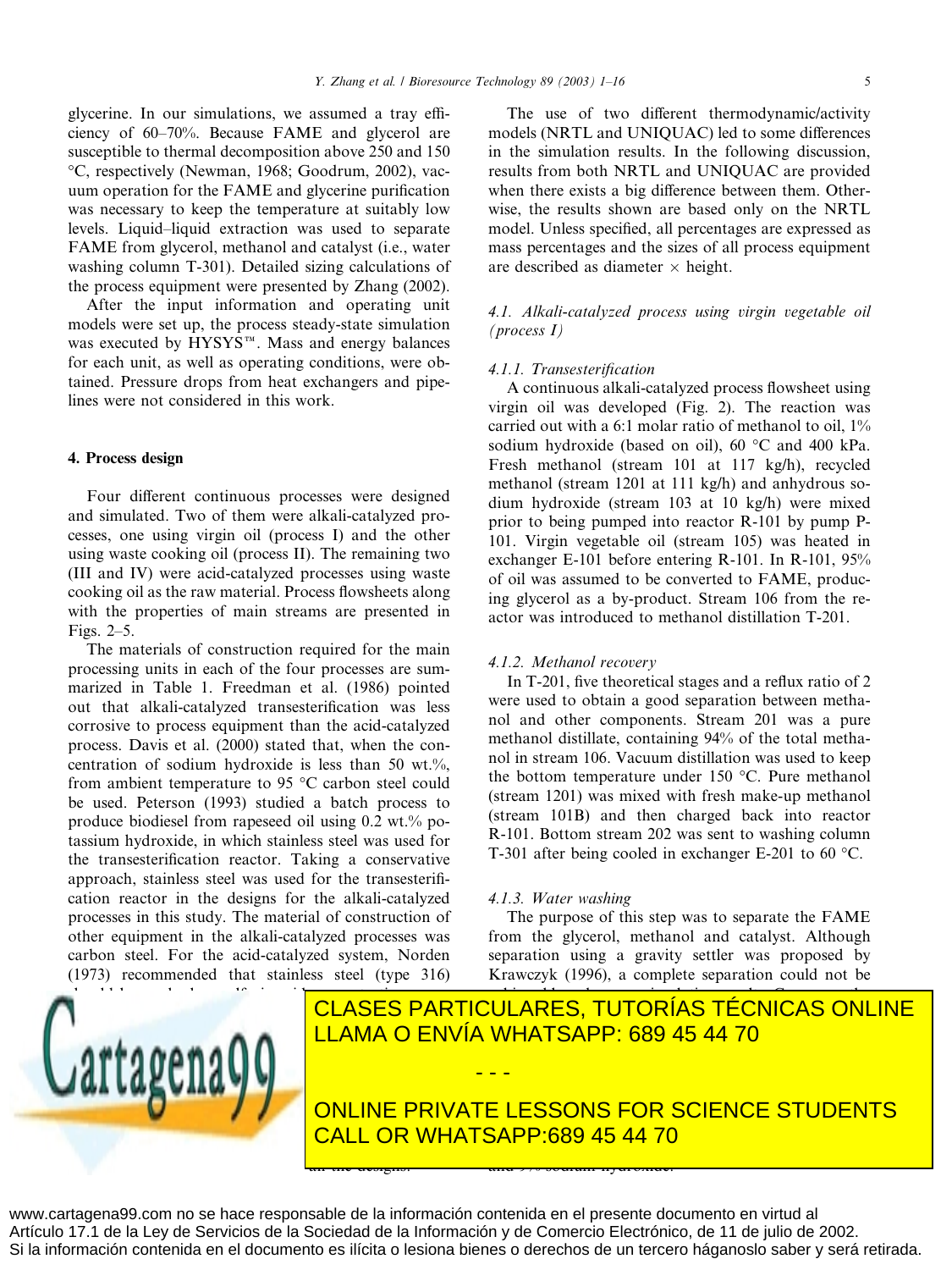| <b>tagena</b><br><b>ONLINE PRIVATE</b><br>CALL OR NHATSAPP:089 49<br>$\blacksquare$<br>$\mathbf{I}$<br><b>LESSONS</b> | <b>LLAMA O</b><br>ENVIA WHATSAPP: 689 45 44 | Α<br>CLASES PARTICULARES, | ADJ-1<br>101B<br>101A<br>C<br>$\overrightarrow{E1}$<br>67167<br>105A<br>DЗ<br>mperature, °C<br>ssure, inlet/outlet, kPa<br>eat duty, kJ/h | 1201<br>P-101<br>100/400<br>heating<br>$E-101$                           | 102<br>MIX-100<br>105B                                                   | E4                                                                      | v1 (Vent Gas)<br>$R-101$<br>$60\,$<br>$\sqrt{400}$<br>106<br>i<br>Historia | RCY-1<br>cooling1<br>$T-201$<br>ضب<br>202<br>E6                           | E5<br>201<br>heating1<br>202A<br>$P-202$<br>30/200                      | P-201<br>20/400<br>203<br>$E-201$<br>$\bigotimes$ 164400                   | 201A<br>water<br>cooling2                                                  | 50/60<br>110/120<br>$T-301$<br>302<br>MIX-101                            | 301<br>$\overrightarrow{E7}$<br>301B                                     | H3PO4<br>303                                                             | 301A<br>$X-301$<br>с<br>E8<br>304<br>$\overrightarrow{E9}$                | $T-401$<br>$\overline{\mathbb{P}}$<br>V <sub>2</sub> (Vent Gas)<br>R-201<br>60<br>110<br>305<br>$X-302$ | 401A<br>401<br>heating4<br>$306$ Na <sub>3</sub> PO <sub>4</sub>      | Methanol and<br>water<br>$\frac{1}{2}$ cooling4 $\frac{1}{2}$ FAME<br>$402$ Oil<br>cooling5<br>501<br>$T-501$<br>heating5<br>$\rightleftharpoons$<br>$\overrightarrow{502}$ | Methanol and<br>water<br>Glycerol and<br>water |
|-----------------------------------------------------------------------------------------------------------------------|---------------------------------------------|---------------------------|-------------------------------------------------------------------------------------------------------------------------------------------|--------------------------------------------------------------------------|--------------------------------------------------------------------------|-------------------------------------------------------------------------|----------------------------------------------------------------------------|---------------------------------------------------------------------------|-------------------------------------------------------------------------|----------------------------------------------------------------------------|----------------------------------------------------------------------------|--------------------------------------------------------------------------|--------------------------------------------------------------------------|--------------------------------------------------------------------------|---------------------------------------------------------------------------|---------------------------------------------------------------------------------------------------------|-----------------------------------------------------------------------|-----------------------------------------------------------------------------------------------------------------------------------------------------------------------------|------------------------------------------------|
| $\overline{O}$<br>44<br><b>R SCIE</b><br>$\overline{d}$                                                               |                                             | <b>TUTORIAS</b>           | 1/h<br>$w(m^3/h)$<br>raction                                                                                                              | 101<br>25.0<br>100<br>3.66<br>117.20<br>0.147<br>1.000<br>0.000<br>0.000 | 102<br>26.7<br>400<br>7.13<br>238.39<br>0.287<br>0.956<br>0.000<br>0.000 | 103<br>25.0<br>100<br>0.25<br>10.00<br>0.006<br>0.000<br>0.000<br>0.000 | 105B<br>60.0<br>400<br>1.19<br>1050.00<br>1.167<br>0.000<br>1.000<br>0.000 | 106<br>60.0<br>400<br>8.51<br>1288.40<br>1.440<br>0.092<br>0.041<br>0.779 | 201<br>28.2<br>20<br>3.47<br>111.19<br>0.140<br>1.000<br>0.000<br>0.000 | 202<br>122.34<br>30<br>5.04<br>1177.20<br>1.300<br>0.006<br>0.045<br>0.853 | 301A<br>60.0<br>110<br>3.60<br>1060.21<br>1.208<br>0.003<br>0.050<br>0.946 | 305<br>60.0<br>110<br>2.04<br>122.31<br>0.102<br>0.032<br>0.000<br>0.002 | 306<br>60.0<br>110<br>0.084<br>13.73<br>0.005<br>0.000<br>0.000<br>0.000 | 401A<br>193.7<br>10<br>0.155<br>7.82<br>0.009<br>0.388<br>0.000<br>0.504 | 401<br>193.7<br>10<br>3.384<br>999.88<br>1.140<br>0.000<br>0.000<br>0.997 | 402<br>414.7<br>20<br>0.06<br>52.50<br>0.058<br>0.000<br>1.000<br>0.000                                 | 501<br>56.2<br>40<br>0.42<br>9.02<br>0.010<br>0.363<br>0.000<br>0.000 | 502<br>112<br>50<br>1.52<br>113.29<br>0.092<br>0.000<br>0.000<br>0.000                                                                                                      |                                                |
|                                                                                                                       | $\overline{O}$                              | $\overline{\phantom{a}}$  |                                                                                                                                           | 0.000<br>0.000<br>0.000<br>0.000<br>0.000                                | 0.000<br>0.044<br>0.000<br>0.000<br>0.000                                | 0.000<br>1.000<br>0.000<br>0.000<br>0.000                               | 0.000<br>0.000<br>0.000<br>0.000<br>0.000                                  | 0.081<br>0.008<br>0.000<br>0.000<br>0.000                                 | 0.000<br>0.000<br>0.000<br>0.000<br>0.000                               | 0.088<br>0.008<br>0.000<br>0.000<br>0.000                                  | 0.000<br>0.000<br>0.001<br>0.000<br>0.000                                  | 0.850<br>0.000<br>0.117<br>0.000<br>0.000                                | 0.000<br>0.000<br>0.000<br>0.005<br>0.995                                | 0.000<br>0.000<br>0.107<br>0.000<br>0.000                                | 0.000<br>0.000<br>0.003<br>0.000<br>0.000                                 | 0.000<br>0.000<br>0.002<br>0.000<br>0.000                                                               | 0.000<br>0.000<br>0.637<br>0.000<br>0.000                             | 0.850<br>0.000<br>0.150<br>0.000<br>0.000                                                                                                                                   |                                                |
| <b>NCE STUDENTS</b>                                                                                                   |                                             | <u>ÉCNICAS</u><br>ONLINE  |                                                                                                                                           |                                                                          |                                                                          |                                                                         | Fig. 2. Alkali-catalyzed process to produce biodiesel from virgin oils.    |                                                                           |                                                                         |                                                                            |                                                                            |                                                                          |                                                                          |                                                                          |                                                                           |                                                                                                         |                                                                       |                                                                                                                                                                             |                                                |

 $\sigma$ 

Y. Zhang et al. / Bioresource Technology 89 (2003) 1–16

Y. Zhang et al.  $/$  Bioresource Technology 89 (2003) 1-16

www.cartagena99.com no se hace responsable de la información contenida en el presente documento en virtud al<br>Artículo 17.1 de la Ley de Servicios de la Sociedad de la Información y de Comercio Electrónico, de 11 de julio d Si la información contenida en el documento es ilícita o lesiona bienes o derechos de un tercero háganoslo saber y será retirada. Artículo 17.1 de la Ley de Servicios de la Sociedad de la Información y de Comercio Electrónico, de 11 de julio de 2002. www.cartagena99.com no se hace responsable de la información contenida en el presente documento do la infudito de la contenidación en virtud al presente documento de la infudito de la contenidación en virtud al en virtud a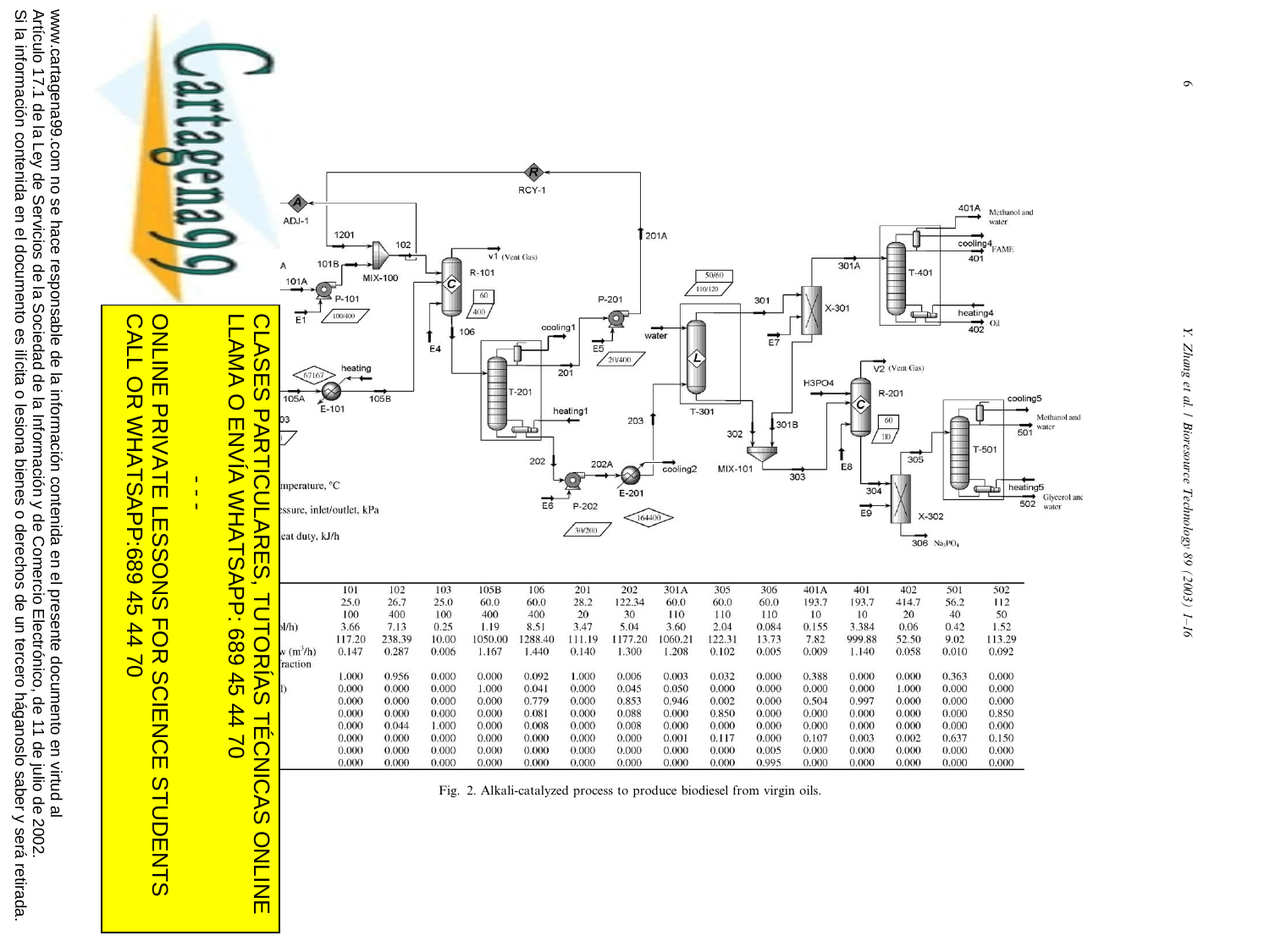

www.cartagena99.com no se hace responsable de la información contenida en el presente documento en virtud al<br>Artículo 17.1 de la Ley de Servicios de la Sociedad de la Información y de Comercio Electrónico, de 11 de julio d Si la información contenida en el documento es ilícita o lesiona bienes o derechos de un tercero háganoslo saber y será retirada. Artículo 17.1 de la Ley de Servicios de la Sociedad de la Información y de Comercio Electrónico, de 11 de julio de 2002. www.cartagena99.com no se hace responsable de la información contenida en el presente documento do la infudito de la contenidación en virtud al presente documento de la infudito de la contenidación en virtud al en virtud a

而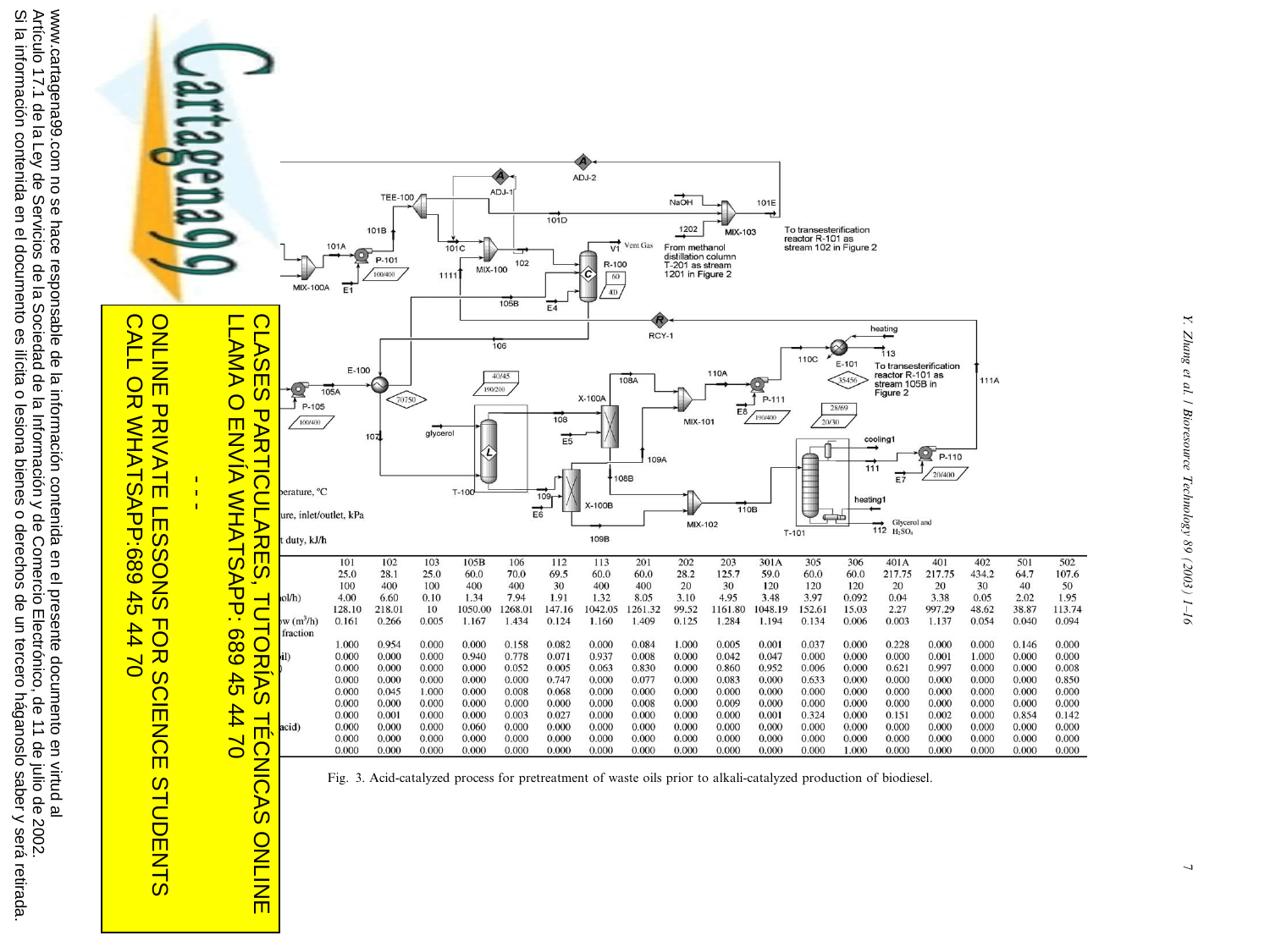| artagenac                                                                                                                                                          |                                                                                              | 101A<br>$\overrightarrow{E1}$                                             | 1201<br>101B<br>P-101<br>100/400                                                                                      | 102<br>MIX-100                                                                                                          |                                                                                                                       | ज<br>R-101A/B<br>80<br>400/                                                                                             | Vent Gas                                                                                                                | $\langle R \rangle$<br>RCY-1                                                                                            | 201A                                                                                                                    |                                                                                                                        |                                                                                                                                                                                                |                                                                                                                        |                                                                                                                      |                                                                                                                         |                                                                                                                       |                                                                                                                      | 401A Methanol and<br>water<br>cooling03                                                                                                  |  |
|--------------------------------------------------------------------------------------------------------------------------------------------------------------------|----------------------------------------------------------------------------------------------|---------------------------------------------------------------------------|-----------------------------------------------------------------------------------------------------------------------|-------------------------------------------------------------------------------------------------------------------------|-----------------------------------------------------------------------------------------------------------------------|-------------------------------------------------------------------------------------------------------------------------|-------------------------------------------------------------------------------------------------------------------------|-------------------------------------------------------------------------------------------------------------------------|-------------------------------------------------------------------------------------------------------------------------|------------------------------------------------------------------------------------------------------------------------|------------------------------------------------------------------------------------------------------------------------------------------------------------------------------------------------|------------------------------------------------------------------------------------------------------------------------|----------------------------------------------------------------------------------------------------------------------|-------------------------------------------------------------------------------------------------------------------------|-----------------------------------------------------------------------------------------------------------------------|----------------------------------------------------------------------------------------------------------------------|------------------------------------------------------------------------------------------------------------------------------------------|--|
| <b>ONLINE PRIVA</b><br>CAL<br>OR<br>자<br><b>WHA</b><br>⊣<br><u>—</u><br><b>I</b><br>$\omega$<br>πi<br>$\mathbf{I}$<br>$\blacktriangleright$<br>T.<br><b>PP:689</b> | CLASE<br><b>LLAMA</b><br>$\overline{\mathbf{S}}$<br>$\overline{O}$<br>PARTICULARES,          | 105A<br>$-103$<br>0/400<br>ature, °C<br>e, inlet/outlet, kPa<br>uty, kJ/h | $E-101$<br>6<br>$\left(65930\right)$<br>107                                                                           | 105B                                                                                                                    | E4<br>106<br>∩<br>E<br>U<br>$T-201$<br>⇐<br>⊞                                                                         | cooling1<br>201<br>heating1<br>202                                                                                      |                                                                                                                         | $\circledcirc$<br>$\overrightarrow{E5}$<br>$E-201$<br>178300                                                            | $P-201$<br>70/400<br>CaO<br>cooling <sub>2</sub><br>202B<br>E7                                                          | c                                                                                                                      | $\overline{v}$<br>Vent Gas<br>R-201<br>$\frac{60}{200}$<br>203<br>E8                                                                                                                           | WATER<br>203C<br>$X-201$<br>203B                                                                                       | E                                                                                                                    | $T-301$<br>110/120<br>302                                                                                               | 301<br>50/60                                                                                                          | $\overline{\mathbb{Q}}$<br>ضب<br>$T-401$<br>A<br>$\overline{\phantom{0}}$<br>$T-501$<br>$\rightleftharpoons$         | $\rightarrow$ FAME<br>401<br>heating03<br>$402$ Oil<br>cooling4<br>Methanol and<br>501 water<br>heating4<br>Glycerol and<br>502<br>water |  |
| <b>ESSONS</b><br>$\frac{4}{5}$<br>卫<br>#<br>$\overline{\mathbf{O}}$<br>一<br>$\overline{\phantom{0}}$<br>$\overline{\mathbf{C}}$<br><b>SCIENCE STUDENTS</b>         | ENVIA WHATSAPP: 689 45 44<br><b>TUTORIAS</b><br>╼<br><b>FONICAS ONLINE</b><br>$\overline{O}$ | $n^3/h$ )<br>tion                                                         | 101<br>25.0<br>100<br>6.75<br>216.28<br>0.272<br>1.000<br>0.000<br>0.000<br>0.000<br>0.000<br>0.000<br>0.000<br>0.000 | 102<br>73.5<br>400<br>59.03<br>1992.41<br>2.396<br>0.925<br>0.000<br>0.000<br>0.000<br>0.075<br>0.000<br>0.000<br>0.000 | 103<br>25.0<br>100<br>1.53<br>150.00<br>0.081<br>0.000<br>0.000<br>0.000<br>0.000<br>1.000<br>0.000<br>0.000<br>0.000 | 105B<br>60.0<br>400<br>1.16<br>1030.00<br>1.144<br>0.000<br>1.000<br>0.000<br>0.000<br>0.000<br>0.000<br>0.000<br>0.000 | 106<br>80.0<br>400<br>59.06<br>2990.37<br>3.478<br>0.567<br>0.010<br>0.336<br>0.037<br>0.050<br>0.000<br>0.000<br>0.000 | 201<br>81.4<br>190<br>49.75<br>1593.99<br>2.003<br>1.000<br>0.000<br>0.000<br>0.000<br>0.000<br>0.000<br>0.000<br>0.000 | 202<br>108.8<br>200<br>9.31<br>1396.38<br>1.475<br>0.073<br>0.022<br>0.719<br>0.078<br>0.107<br>0.000<br>0.000<br>0.000 | 203B<br>60.0<br>130<br>1.53<br>208.03<br>0.070<br>0.000<br>0.000<br>0.000<br>0.000<br>0.000<br>0.000<br>0.000<br>1.000 | 301<br>56.4<br>110<br>3.46<br>1035.24<br>1.180<br>0.000<br>0.030<br>0.969<br>0.000<br>0.000<br>0.001<br>0.000<br>0.000<br>Fig. 4. Acid-catalyzed process to produce biodiesel from waste oils. | 302<br>60.0<br>120<br>10.86<br>328.86<br>0.332<br>0.308<br>0.000<br>0.002<br>0.333<br>0.000<br>0.356<br>0.000<br>0.000 | 401A<br>264.3<br>40<br>0.04<br>4.31<br>0.005<br>0.074<br>0.000<br>0.852<br>0.000<br>0.000<br>0.074<br>0.000<br>0.000 | 401<br>264.3<br>40<br>3.386<br>1000.12<br>1.140<br>0.000<br>0.000<br>0.997<br>0.000<br>0.000<br>0.003<br>0.000<br>0.000 | 402<br>462.6<br>50<br>0.035<br>30.81<br>0.034<br>0.000<br>0.999<br>0.001<br>0.000<br>0.000<br>0.000<br>0.000<br>0.000 | 501<br>52.6<br>40<br>8.63<br>199.91<br>0.226<br>0.506<br>0.000<br>0.000<br>0.000<br>0.000<br>0.493<br>0.000<br>0.000 | 502<br>107.3<br>50<br>2.22<br>128.95<br>0.106<br>0.000<br>0.000<br>0.006<br>0.850<br>0.000<br>0.143<br>0.000<br>0.000                    |  |

Y. Zhang et al. / Bioresource Technology 89 (2003) 1–16

 $\infty$ 

www.cartagena99.com no se hace responsable de la información contenida en el presente documento en virtud al<br>Artículo 17.1 de la Ley de Servicios de la Sociedad de la Información y de Comercio Electrónico, de 11 de julio d Si la información contenida en el documento es ilícita o lesiona bienes o derechos de un tercero háganoslo saber y será retirada. Artículo 17.1 de la Ley de Servicios de la Sociedad de la Información y de Comercio Electrónico, de 11 de julio de 2002. www.cartagena99.com no se hace responsable de la información contenida en el presente documento do la infudito de la contenidación en virtud al presente documento de la infudito de la contenidación en virtud al en virtud a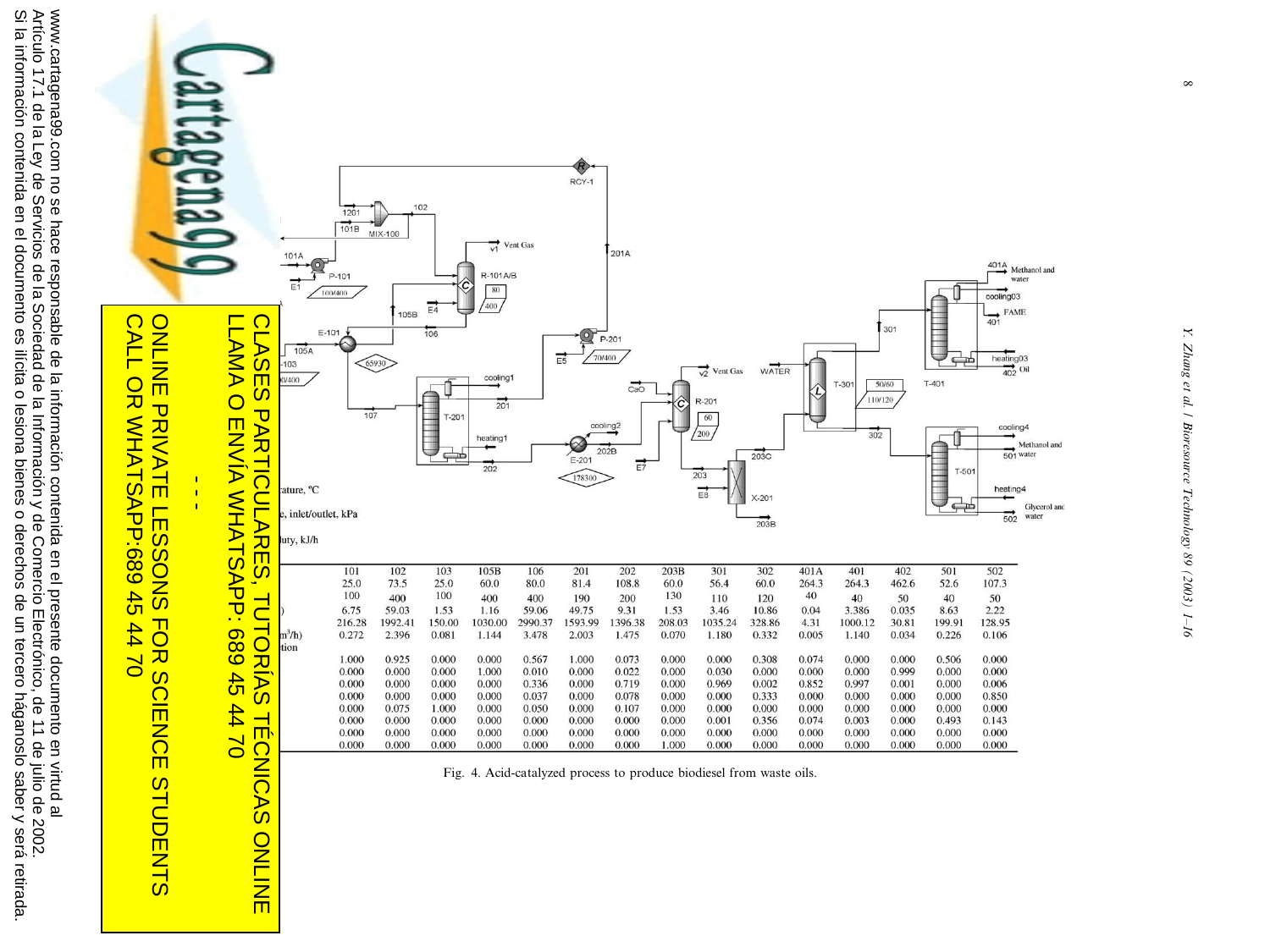

 $\mathbf{r}$ 

而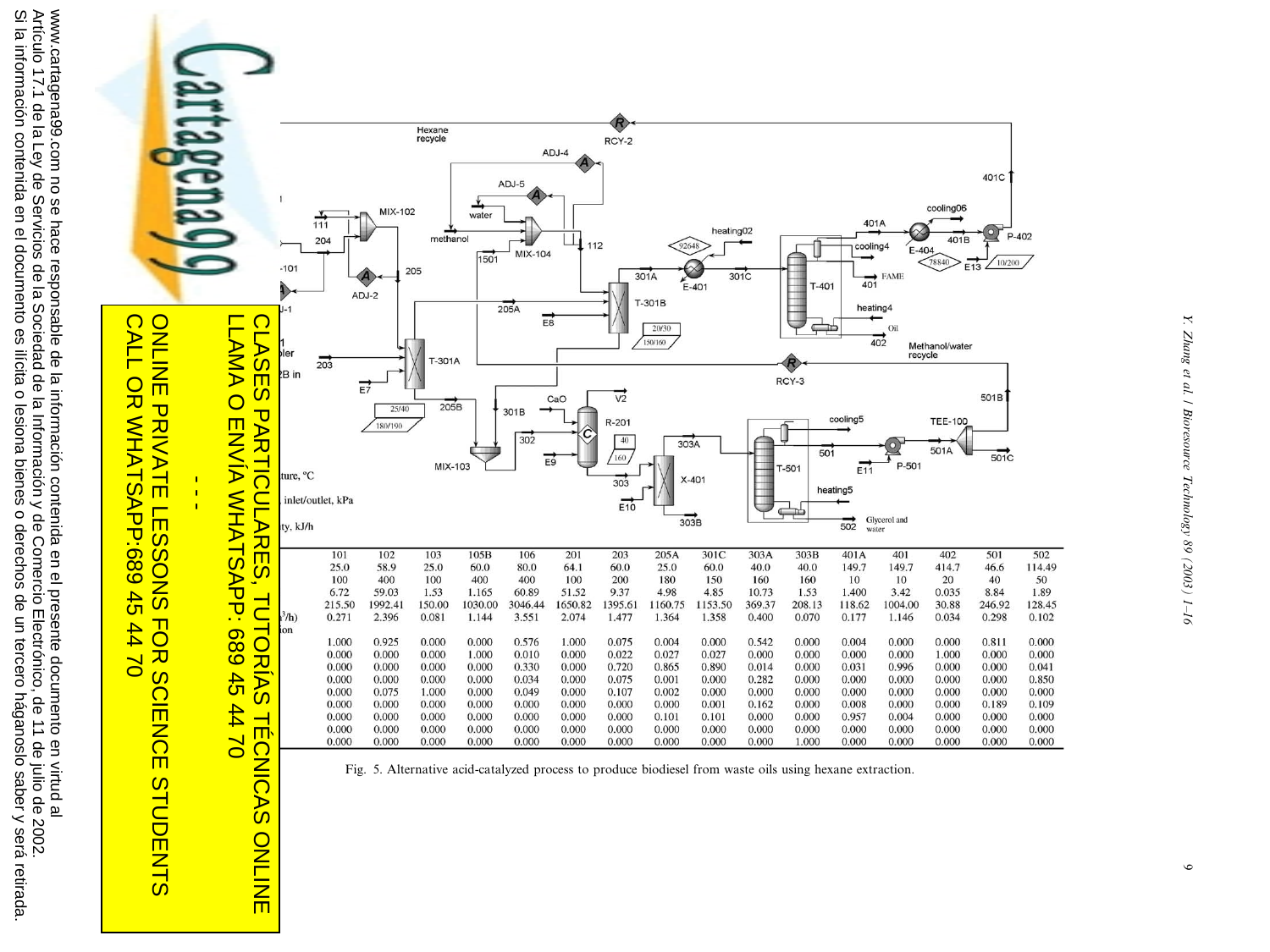| Main process equipment        |                                                                                      | Process I                    | Process II                                                                             | Process III                                   | Process IV                                        |
|-------------------------------|--------------------------------------------------------------------------------------|------------------------------|----------------------------------------------------------------------------------------|-----------------------------------------------|---------------------------------------------------|
| Pretreatment<br>unit          | R-100 esterification reactor<br>T-100 glycerine washing<br>T-101 methanol recovery I | N/A                          | Stainless steel (type 316)<br>Stainless steel (type 316)<br>Stainless steel (alloy 20) | N/A                                           | N/A                                               |
| Transesterifica-<br>tion unit | R-101 transesterification re-<br>actor                                               | Stainless steel <sup>a</sup> | Stainless steel <sup>a</sup>                                                           | Stainless steel<br>(type 316)                 | Stainless steel<br>(type 316)                     |
| Separation unit               | T-201 methanol recovery II                                                           | Carbon steel                 | Carbon steel                                                                           | Stainless steel<br>(alloy $20$ <sup>b</sup>   | Stainless steel<br>$\text{(allow 20)}^{\text{b}}$ |
|                               | R-201 catalyst removal                                                               | Carbon steel                 | Carbon steel                                                                           | Stainless steel<br>(alloy $20$ <sup>b</sup> ) | Stainless steel<br>(alloy 20)                     |
|                               | T-301 water washing (or<br>hexane extraction)                                        | Carbon steel                 | Carbon steel                                                                           | Carbon steel                                  | Stainless steel<br>(alloy 20 or type $316$ )      |
|                               | T-401 FAME purification                                                              | Carbon steel                 | Carbon steel                                                                           | Carbon steel                                  | Carbon steel                                      |
|                               | T-501 glycerine purification                                                         | Carbon steel                 | Carbon steel                                                                           | Carbon steel                                  | Carbon steel                                      |

Table 1 Materials of construction for main processing units

<sup>a</sup> Carbon steel may be used.

 $<sup>b</sup>$  A nickel alloy (e.g., C-22 or G-30) as the material of construction may be used at a high temperature.</sup>

The results using the UNIQUAC model were somewhat different from the above using the NRTL model. The main components of stream 301A (1184 kg/h) were FAME (85%) and water (10%). Therefore, the load of T-401 was increased because of the presence of more water in the feed stream 301A. Bottom stream 303 (173 kg/h) contained 60% glycerol, 32% water and 6% sodium hydroxide. However, regardless of which model was used, the simulation results indicated that adding the proper amount of water could lead to almost complete separation between the FAME and glycerol phase.

### 4.1.4. FAME purification

In order to obtain a final biodiesel product adhering to ASTM specifications (greater than 99.6% pure), FAME distillation T-401 with four theoretical stages and a reflux ratio of 2 were used. Stream 301A from T-301 was forwarded to T-401. T-401 was operated under vacuum to keep temperatures low enough to prevent degradation of the FAME. A partial condenser was used to provide easy separation of the FAME from water and methanol in the column overhead. Water and methanol were removed as vent gases (stream 401A). FAME product (99.65% purity) was obtained in stream 401 as a liquid distillate (194  $\degree$ C and 10 kPa). Unconverted oil remained at the bottom of T-401. Since only a small amount of unconverted oil (52 kg/h) was left, it

creased. However, the same desired purity of FAME

product was obtained using either thermodynamic/ activity model.

### 4.1.5. Alkali removal

Stream 303 (128 kg/h) was fed to neutralization reactor R-201 to remove sodium hydroxide by adding phosphoric acid (100% purity). The resulting  $Na<sub>3</sub>PO<sub>4</sub>$ was removed in gravity separator X-302. When potassium hydroxide is used as an alkali catalyst, the resulting potassium phosphate may be used as a valuable byproduct (e.g., fertilizer).

#### 4.1.6. Glycerine purification

After removing the sodium hydroxide, stream 305 contained 85% glycerol. If a glycerine by-product with a higher grade (e.g., 92%) was preferred, this stream would pass to T-501 for further removal of water and methanol by distillation. When the UNIQUAC model was used, stream 305 contained 62% glycerol and was fed to T-501 to obtain 85% or 92% glycerine. Glycerine purification T-501 was designed with four theoretical stages and a reflux ratio of 2. Water and methanol were removed in distillate stream 501. At the bottom, 92% glycerine was obtained as a high quality by-product.

4.1.7. Waste treatment

The compositions of streams 401A, 402 and 501 are



<u>reduction, regulation, reusing the pump were related to pump were required to pump were regulated to pump were </u> listed in Fig. 2. Because of their small flows, these <u>CLASES PARTICULARES, TUTORÍAS TÉCNICAS ONLINE</u> example, stream 501 can be returned to T-301 as a set of the T-301 as a set of the T-301 as a set of the T-301 - - -

**NUILLE REVATE LESSONS FOR SCIENCE STUDENTS** employed. Accordingly, the load increased. Accordingly, the local credit is also feasible. According to the lo offer potential approaches for reducing waste treatment was

www.cartagena99.com no se hace responsable de la información contenida en el presente documento en virtud al Artículo 17.1 de la Ley de Servicios de la Sociedad de la Información y de Comercio Electrónico, de 11 de julio de 2002. Si la información contenida en el documento es ilícita o lesiona bienes o derechos de un tercero háganoslo saber y será retirada.

<mark>.cuas.</mark>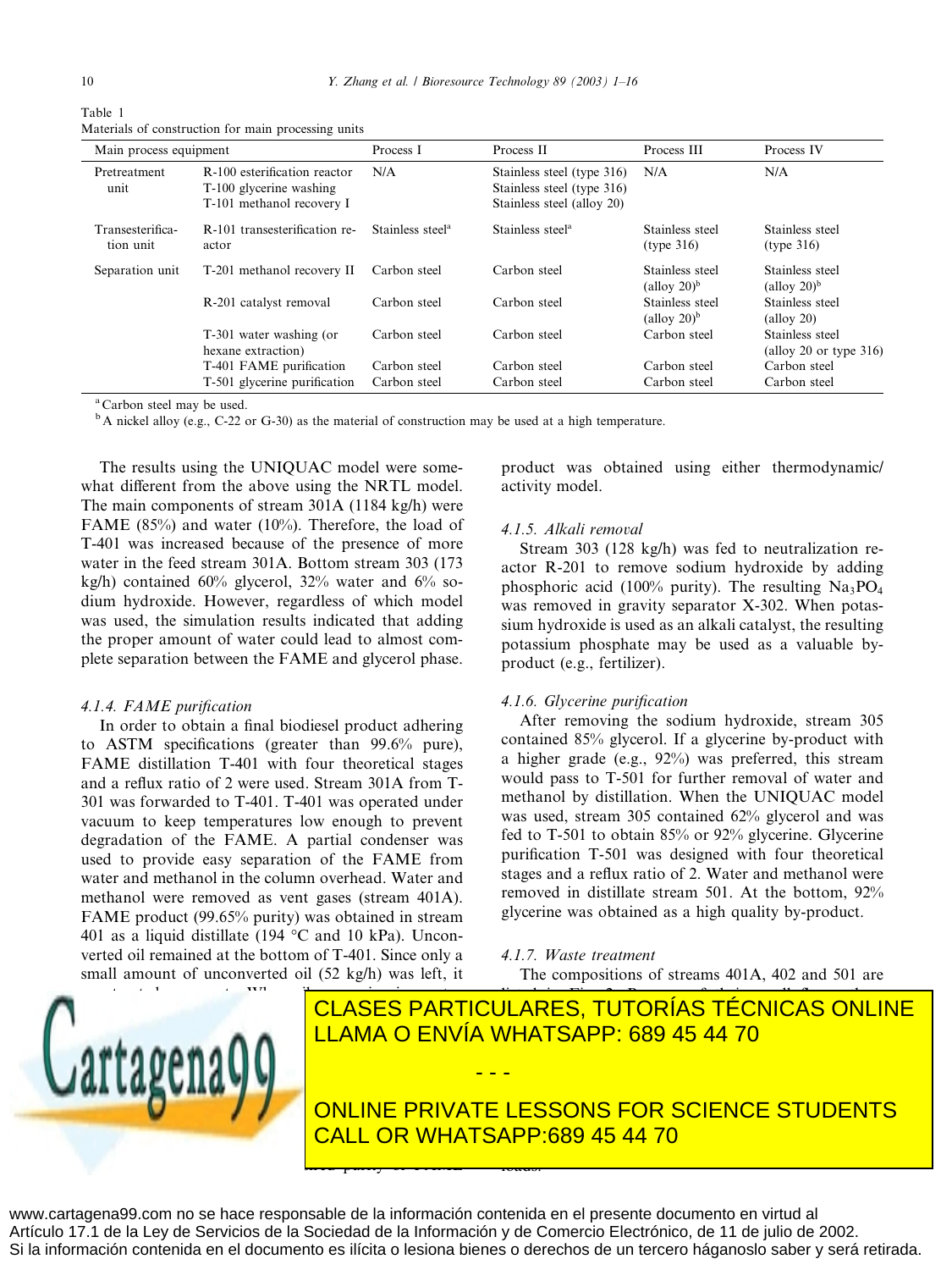### 4.2. Alkali-catalyzed process using waste cooking oil (process II)

To lower the cost of biodiesel, a continuous alkalicatalyzed process from waste cooking oil was developed. In comparison to process I, a pretreatment unit, including esterification of the free fatty acids, glycerine washing and methanol recovery, was added. The pretreatment unit is shown in Fig. 3 while the remainder of the process is identical to that shown in Fig. 2. The characteristics of the main streams in process II are shown in Fig. 3.

#### 4.2.1. Esterification

The esterification reaction was carried out at 70  $\degree$ C, 400 kPa and a 6:1 molar ratio of methanol to crude oil (Lepper and Friesenhagen, 1986). The fresh methanol stream 101 (128 kg/h), the recycled methanol stream 1111 (188 kg/h) and the  $H_2SO_4$  stream 103 (10 kg/h) were mixed before being pumped into esterification reactor R-100 by pump P-101. The waste cooking oil stream 105A (1050 kg/h), containing 6% free fatty acids, was heated in exchanger E-100 to 60  $\degree$ C before entering R-100. In R-100, all the free fatty acids were converted to methyl esters. After being cooled to 46  $\degree$ C, stream 106 was forwarded to glycerine washing column T-100 to remove the sulfuric acid and water.

### 4.2.2. Glycerine washing

The resulting water and acid catalyst  $(H_2SO_4)$  from R-100 must be removed completely before proceeding to the alkali-catalyzed transesterification. By adding 110 kg/h of glycerine at 25  $\degree$ C and 200 kPa, all of the resulting water was removed from oil stream 110A after three theoretical stages of washing. Stream 110A from T-100 was sent to downstream transesterification unit R-101. On the other hand, stream 110B (336 kg/h) contained 60% unreacted methanol, 33% glycerol, 3% sulfuric acid, 3% oil, 1% water and traces of esters. Recovering most of the methanol in this stream for reuse in R-100 was a logical step, which was realized in methanol recovery column T-101.

### 4.2.3. Methanol recovery

In T-101, five theoretical stages and a reflux ratio of 5 were used. At 28  $\degree$ C and 20 kPa, 94% of the total



### 4.3. Acid-catalyzed process using waste cooking oil (process III)

An acid-catalyzed system is insensitive to any free fatty acids in the oil. Consequently, process III, an acidcatalyzed continuous process from waste cooking oil (Fig. 4) appears to be a promising alternative to the alkali process. The description of process III concentrates on the differences from the previous processes I and II.

### 4.3.1. Transesterification

On the basis of discussions in Section 2.2, the reaction conditions were set to a 50:1 molar ratio of methanol to oil, a 1.3:1 molar ratio of sulfuric acid to waste oil, a reaction temperature of 80  $^{\circ}$ C and a pressure of 400 kPa.

Fresh methanol (stream 101 at 216 kg/h), recycled methanol (stream 1201 at 1594 kg/h) and sulfuric acid (stream 103 at 150 kg/h) were mixed first and fed to transesterification reactor R-101 by pump P-101. Waste cooking oil (stream 105 at 1030 kg/h) entered R-101 after being heated to 60  $^{\circ}$ C in exchanger E-101. In R-101, 97% of the oil was assumed to be converted to FAME after 4 h. Two identical reactors operated in series were used, indicated as R-101A/B in Fig. 4.

### 4.3.2. Methanol recovery

Because of the large excess of methanol in stream 106, methanol recovery was the first step following the reaction in order to reduce the load in the downstream units. In methanol distillation column T-201, five theoretical stages, a reflux ratio of 2 and vacuum distillation were employed. As in process I, a 94% methanol recovery rate was achieved in stream 201 and recycled to R-101. Bottom stream 202 was forwarded to acid removal unit R-201.



<u>and 1.06% was for all and was for all</u> removal in process I. In reactor R-201, in process I. In reactor R-201, i and 30 kPa, both streams and 30 kPa, both streams and 30 kPa, both streams and 30 kPa, both streams and 30 kPa 4.3.3. Acid removal<br>4. H Acid removal <u>CLASES PARTICULARES, TUTORÍAS TÉCNICAS ONLINE</u> reaction by adding calcium oxide (CaO) to produce - - -

and was treated as waste. Nevertheless, neutralizing the resulting the resulting the resulting the resulting t ONLINE PRIVATE LESSONS FOR SCIENCE STUDENTS CALL OR WHATSAPP:689 45 44 70 2H2O. However, since absorp-

 $\frac{1}{2}$ tion of water by  $\frac{1}{2}$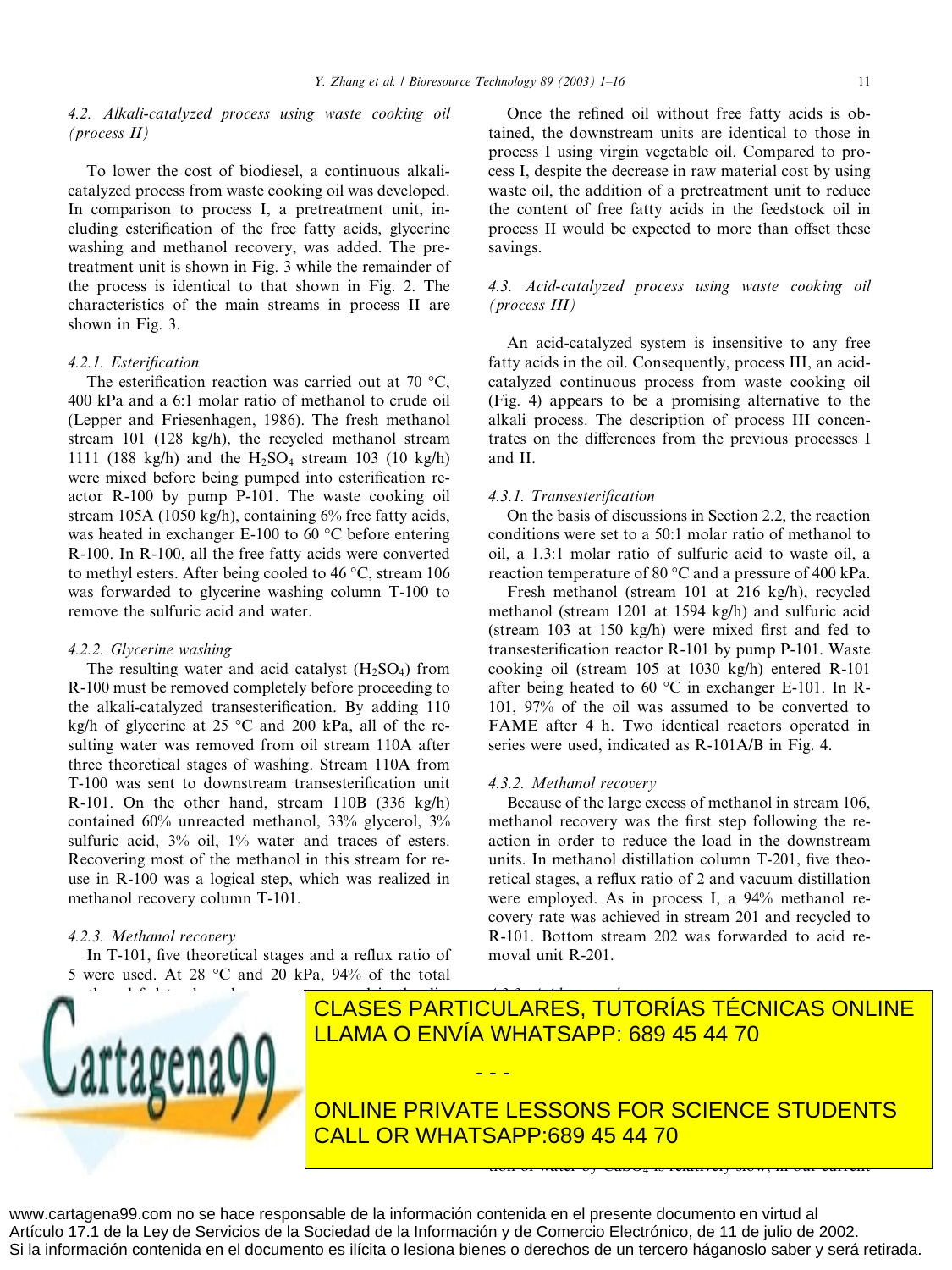simulations  $CaSO_4$  rather than  $CaSO_4 \tcdot 2H_2O$  was considered as a solid waste. A gravity separator, X-201, was employed to remove the CaSO4. The resulting stream 203C (1247 kg/h) consisting of 79% FAME, 9% glycerol, 8% methanol, 2% unconverted oil and 2% water proceeded to water washing column T-301.

In terms of equipment sizing and operating conditions, the remaining water washing column (T-301) and purification units (i.e., FAME purification column T-401 and glycerol purification column T-501) were similar to those used for process I.

#### 4.3.4. Other considerations

There are some other methods to increase oil conversion to the esters. Based on our recent experimental results, a 99% oil conversion to FAME was observed after 4 h when a 245:1 molar ratio of methanol to oil and 80 °C were used. A qualified biodiesel product was achieved, as well as the reduction of unconverted oil waste. However, such a huge excess of methanol in the system resulted in a very large increase in the sizes of the reactor, methanol distillation column and other separation units. Accordingly, its impact on economic feasibility of a biodiesel plant was expected to be significant.

### 4.4. Acid-catalyzed process using hexane extraction (process IV)

To avoid the formation of emulsions due to water washing, the use of hexane or petroleum ether as a solvent following the procedures of Nye et al. (1983) and McBride (1999), to separate the FAME from other components was proposed in process IV (Fig. 5). The operating conditions for the units from reactor R-101 to methanol distillation T-201 were the same as those in process III. The following discussion pertains to the units downstream of methanol distillation column T-201.

After T-201, the reaction mixture contained methanol, FAME, glycerol, sulfuric acid, unconverted oil. When hexane was added and a liquid–liquid extraction was used in simulating hexane extraction of FAME, the results showed incomplete recovery of FAME in hexane. This was due partly to the lack of information in the HYSYS on interaction parameters in such a complex

our experimental results (McBridge, 1999), we assumed

that a good separation between the FAME/hexane and glycerol/methanol/water phases was achieved after the addition of hexane and water. Based on amounts of these components in feed streams 203 and 205, 100% of the hexane and the unconverted oil, 99.5% of the FAME, 4% of the methanol and the water, 2% of the sulfuric acid and 1% of the glycerol, were in the upper layer (stream 205A) from T-301A. The lower layer (stream 205B) consisted of the remaining glycerol, methanol, sulfuric acid and water. A second washing with methanol/water (T-301B) was applied to completely remove the water, glycerol and sulfuric acid from the hexane/FAME layer in stream 205A at room temperature. Detailed descriptions of these separations follow.

### 4.4.1. Hexane extraction

Based on the methanol volume in stream 203, an equal volume of hexane  $(0.13 \text{ m}^3/\text{h})$  and  $(0.01 \text{ m}^3/\text{h})$  water (vol. ratio of water to methanol was 1:10) were added to T-301A at 25  $\mathrm{^{\circ}C}$  and 200 kPa. After hexane extraction in T-301A, stream 205A was forwarded to a second washing unit (T-301B) at 25  $\degree$ C and 150 kPa. The main components of bottom stream 205B were methanol  $(27%)$ , glycerol  $(28%)$ , sulfuric acid  $(40%)$  and FAME  $(1.4\%)$ . In T-301B, 0.14 m<sup>3</sup>/h methanol–water (80:20 v/v) was added. After T-301B, neither glycerol nor sulfuric acid remained in the FAME and hexane stream 301A. It was then passed to the downstream FAME distillation column T-401 to remove the hexane. Stream 205B from T-301A was combined with stream 301B from T-301B. At a total flowrate of 492 kg/h, they entered R-201 for sulfuric acid removal by adding calcium oxide, as in process III.

### 4.4.2. FAME purification

Because most of the methanol remained in the glycerol stream after the hexane extraction and second methanol/water washing, T-401 was principally used for distilling the hexane from the FAME. At five theoretical stages and a reflux ratio of 3, vent gases (stream 401A) were discharged from the top of T-401 and recycled to T-301A to reduce the need for fresh solvent (stream 110). Distillate stream 401 was the FAME product  $(99.65\%)$  and stream 402 from the bottom of T-401 contained any unconverted oil.

stage distillation and a reflux ratio of 2. Glycerine with  $\alpha$ 



is solutions in an international classes particulares, TUTORÍAS TÉCNICAS ONLINE solution and the methanol in the methanol in the ratio  $\overline{A}$  and  $\overline{A}$  LLAMA O ENVÍA WHATSAPP: 689 45 44 70

**DNA AND AND AND TANO AND TANO BE OBTAINED IN STREAM 502 BY AND TANO BE ONLINE PRIVATE LESSONS FOR SCIENCE STUDENTS** in simulation of FAME and the heart of  $\overline{\text{CALL OR WHATSAPP:689 45 44 70}}$  . A portion of the stream  $\overline{\text{CALL OR WHATSAPP:689 45 44 70}}$  $\frac{m}{\sqrt{m}}$  was highly in process in process in process in process in process in process in process in process in process in  $\frac{m}{\sqrt{m}}$  $\frac{1}{3}$  was returned to T-301B as the solvent for the solvent for the solvent for the solvent for the solvent for the solvent for the solvent for the solvent for the solvent for the solvent for the solvent for the solve

<mark>second washing.</mark>

www.cartagena99.com no se hace responsable de la información contenida en el presente documento en virtud al Artículo 17.1 de la Ley de Servicios de la Sociedad de la Información y de Comercio Electrónico, de 11 de julio de 2002. Si la información contenida en el documento es ilícita o lesiona bienes o derechos de un tercero háganoslo saber y será retirada.

- - -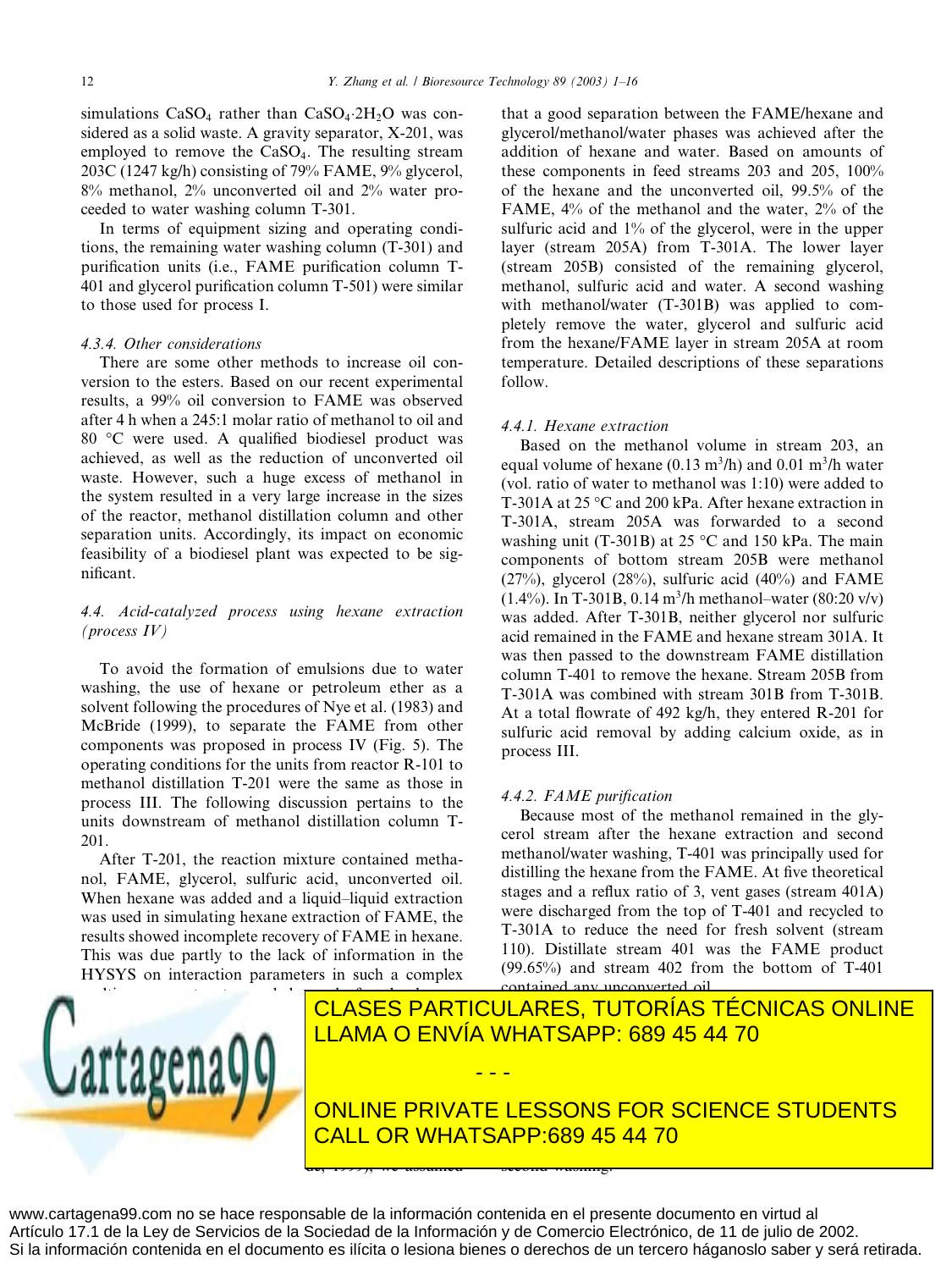|  | Y. Zhang et al. / Bioresource Technology 89 (2003) 1-16 |  |
|--|---------------------------------------------------------|--|
|--|---------------------------------------------------------|--|

| Table 2                                                      |  |
|--------------------------------------------------------------|--|
| Description of operating conditions of main equipment (NRTL) |  |

| Main process equipment |         |                                                                                                                                                            | Process I                                                 | Process II                                                | Process III                                              | Process IV                                                            |                               |
|------------------------|---------|------------------------------------------------------------------------------------------------------------------------------------------------------------|-----------------------------------------------------------|-----------------------------------------------------------|----------------------------------------------------------|-----------------------------------------------------------------------|-------------------------------|
| Pretreatment unit      | $R-100$ | Temp., °C<br>Pressure, kPa<br>Size $(D \times H)$ , m                                                                                                      | N/A                                                       | 70<br>400<br>$0.8\times2.4$                               | N/A                                                      | N/A                                                                   |                               |
|                        | $T-100$ | Temp., $^{\circ}$ C<br>Pressure, kPa<br>Size $(D \times H)$ , m                                                                                            |                                                           | 42/45<br>190/200<br>$1 \times 10$                         |                                                          |                                                                       |                               |
|                        | $T-101$ | Temp., $^{\circ}$ C<br>Pressure, kPa<br>Size $(D \times H)$ , m                                                                                            |                                                           | 28/69<br>20/30<br>$1 \times 12$                           |                                                          |                                                                       |                               |
| Transesterification    | $R-101$ | Temp., °C<br>Pressure, kPa<br>Size $(D \times H)$ , m                                                                                                      | 60<br>400<br>$1.8 \times 5.4$                             | 60<br>400<br>$1.8 \times 5.4$                             | 80<br>400<br>$2.1\times6.3^{\rm a}$                      | 80<br>400<br>$2.1 \times 6.3^{\rm a}$                                 |                               |
| Separation unit        | $T-201$ | Temp., °C<br>Pressure, kPa<br>Condenser duty, MJ<br>Reboiler duty, MJ<br>Normal vapor flowrate, kg/h<br>Size $(D \times H)$ ,                              | 28/122<br>20/30<br>0.4<br>0.5<br>330<br>$0.6 \times 10$   | 28/126<br>20/30<br>0.3<br>0.5<br>300<br>$0.6 \times 10$   | 81/116<br>190/200<br>5.1<br>5.3<br>4780<br>$1 \times 10$ | 81/116<br>190/200<br>5.1<br>5.3<br>4780<br>$1 \times 10$              |                               |
|                        | $T-301$ | Total flowrate, kg/h<br>Size $(D \times H)$ , m                                                                                                            | 1190<br>$0.8 \times 10$                                   | 1206<br>$0.8 \times 10$                                   | 1364<br>$1 \times 10$                                    | T-301A<br>$T-301B$<br>T-301A                                          | 1530<br>1176<br>$1 \times 10$ |
|                        | $T-401$ | Temp., °C<br>Pressure, kPa<br>Condenser duty, MJ<br>Reboiler duty, MJ<br>Normal vapor flowrate, kg/h                                                       | 194/415<br>10/20<br>1.3<br>1.7<br>3100<br>$1.2 \times 12$ | 190/415<br>10/20<br>1.3<br>1.6<br>3000<br>$1.2 \times 12$ | 264/463<br>40/50<br>1.0<br>1.6<br>3000<br>$1 \times 12$  | $T-301B$<br>150/415<br>10/20<br>2.0<br>2.3<br>4000<br>$1.5 \times 16$ | $0.8\times10$                 |
|                        | $T-501$ | Size $(D \times H)$ , m<br>Temp., °C<br>Pressure, kPa<br>Condenser duty, MJ<br>Reboiler duty, MJ<br>Normal vapor flowrate, kg/h<br>Size $(D \times H)$ , m | N/A                                                       | 64/108<br>40/50<br>0.2<br>0.3<br>150<br>$0.5 \times 10$   | 52/107<br>40/50<br>1.0<br>1.0<br>600<br>$0.6 \times 10$  | 46/114<br>40/50<br>1.0<br>1.0<br>740<br>$0.8 \times 10$               |                               |

<sup>a</sup>Two reactors with the same sizes.

Table 3<br>Number of m each process: total  $H(H)$  requiring stainless steel)

| Equipment            | Process I | Process II | Process III | Process IV |
|----------------------|-----------|------------|-------------|------------|
| Reactors             | 2(2)      | 3(3)       | 3(3)        | 3(3)       |
| Columns              | 4(0)      | 6(2)       | 4(1)        | 5(3)       |
| Exchangers           | 8 (0)     | 11(1)      | 8(3)        | 10(3)      |
| Pumps                | 6(0)      | 8(1)       | 5(1)        | 6(1)       |
| Gravity separator(s) | (0)       | 1(0)       | 1(0)        | (0)        |

- - -



## CLASES PARTICULARES, TUTORÍAS TÉCNICAS ONLINE LLAMA O ENVÍA WHATSAPP: 689 45 44 70

The pretreatment required in the algebra  $\mathcal{O}(n)$ 

fatty acids and used waste cooking oil as raw material.

**Necessary in Tables 20 and 3. The Sizes of Major 2012 in the Sizes of Major 2013** The total number of major processing units in the major processing units in each  $\frac{1}{2}$ with free fatty and processes in processes in processes in processes in processes I. Processes I. Processes I.<br>Processes CALL OR WHATSAPP:689 45 44 70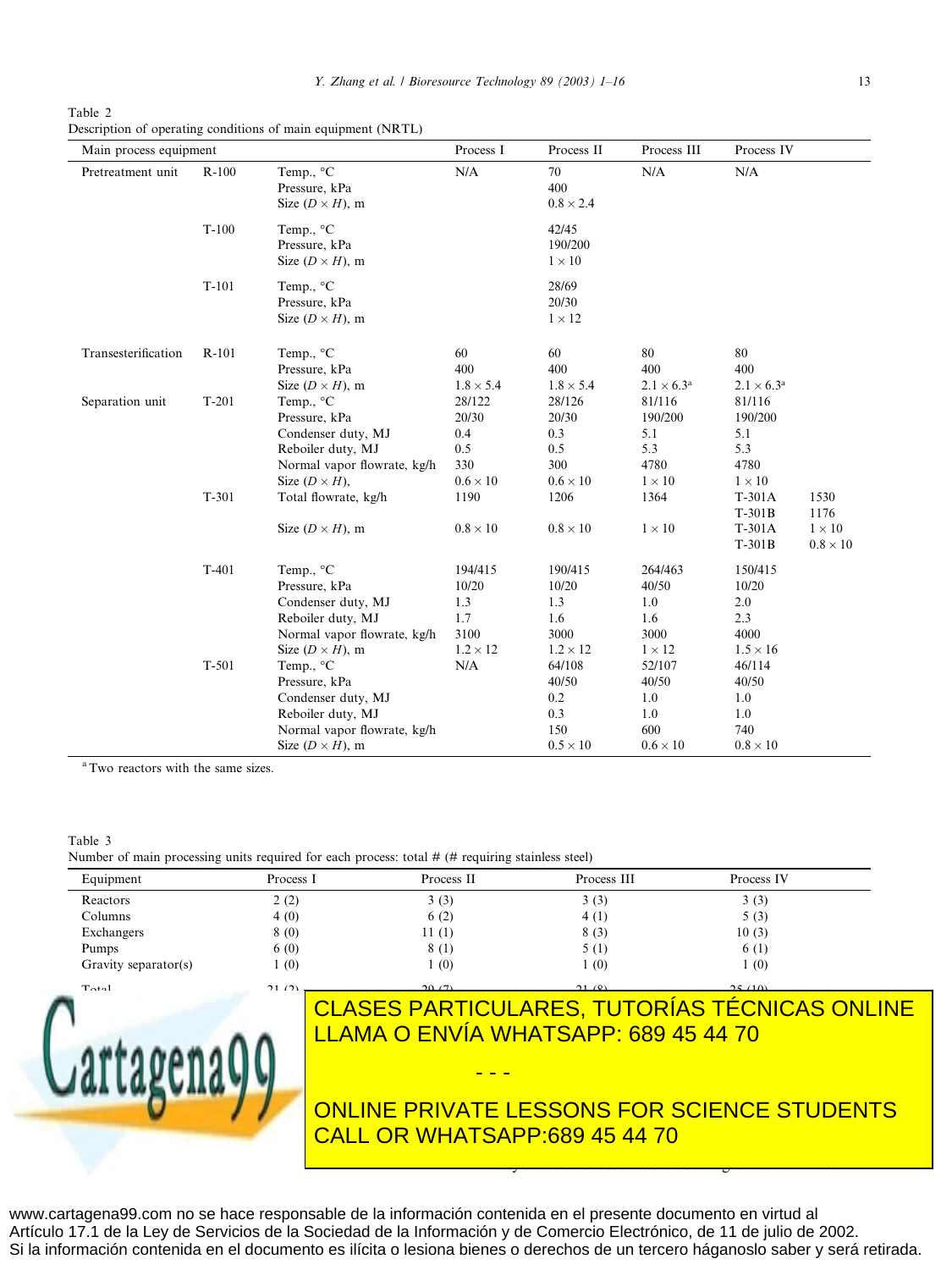The pretreatment unit in process II included esterification reactor R-100, glycerine washing column T-100  $(1 \times 10$  m) and methanol distillation column T-101  $(1 \times 12 \text{ m})$ . Although R-100 was a small reactor compared to transesterification reactor R-101 in all of the processes, the sizes of columns T-100 and T-101 in process II were similar to other columns in all processes (Table 2). In addition, the use of pure glycerine as a washing solvent in T-100 would also offset a credit for selling the glycerine by-product from the transesterification unit. Moreover, the presence of sulfuric acid as a catalyst required the use of stainless steel materials in R-100, T-100, T-101 and their auxiliary equipment. There was an extra amount of waste in stream 112 (147 kg/h) from T-101 bottom in process II whereas it was absent from the other processes. Altogether, in process II these factors result in an increase in process complexity, with concomitant increases in equipment and operating costs.

### 4.5.2. Transesterification

The larger amount of methanol used in the acid-catalyzed processes III and IV led to increased reaction volumes. For example, the flowrate of effluent from R-101 (stream 106) in process I was 1228 kg/h but was 2990 kg/h in process III where total reactor capacities were 13.7 and 43.6  $m<sup>3</sup>$ , respectively.

### 4.5.3. Methanol distillation T-201

For methanol distillation column T-201, its operating loads (i.e., vapor flowrate) and energy requirements in processes III and IV were much higher than those in processes I and II (Table 2). The main reason was because a 50:1 molar ratio of methanol to oil was used in acid-catalyzed processes III and IV whereas only a 6:1 molar ratio was employed in alkali-catalyzed processes I and II. This resulted in larger column sizes and higher heat duties (Table 2). In addition, there was only 9 wt.% methanol in the feed stream of T-201 in processes I and II. Compared to the same stream containing 57 wt.% methanol in processes III and IV, it was more difficult to distill most of the methanol (e.g., 94% methanol recovery rate) in alkali-catalyzed processes I and II. Therefore, high vacuum distillation (20/30 kPa) was required in processes I and II. This showed that more methanol could be recovered with more rigid requirements in the operating conditions. If only 40% of the total methanol

(allow 20) in processes II and IV whereas it was carbon

steel in processes I and II (Table 1). This was because the concentration of sulfuric acid in the bottom of T-201 in processes III and IV was far higher than that of sodium hydroxide in processes I and II. Thus, the cost of material of construction of this column in processes III and IV would be higher than that in processes I and II.

#### 4.5.4. Washing column T-301

As presented in Table 2, despite the different data resulting from the thermodynamic/activity model used, the operating load of T-301 in each process was similar, based on the same model (e.g., NRTL). Thus, similar column sizes were estimated for all four processes. Nevertheless, two washing columns were required in process IV rather than one column in the other processes. Because of the presence of sulfuric acid in T-301A/B in process IV, stainless steel was still used as the material of construction whereas carbon steel was sufficient in processes I, II and III (Table 1).

### 4.5.5. FAME purification column T-401

The sizes of FAME purification column T-401 were identical in processes I, II and III (Table 2). Most of the methanol was removed in T-201 in process III, which resulted in loads in the downstream units similar to those in processes I and II. In process IV, the addition of hexane/water (110 kg/h) in T-301A led to an increased load as well as higher energy needs in T-401. Thus, the size of this column was larger in process IV than in the other processes. In all processes, vacuum distillation was necessary to lower the column temperature.

### 4.5.6. Glycerine purification column T-501

In glycerine purification column T-501, the flowrate of the feed stream to T-501 was 120–160 kg/h in processes I and II. However, the flowrate of the feed stream was 328 kg/h in process III because of the presence of the large excess of methanol. Although 94% of the total methanol was recovered in T-201, the unrecovered 6% still played a major role in determining the amount of feed to T-501. For T-501 in process IV, its load and size were even larger than those in process III because of the addition of methanol/water (115 kg/h) as a washing solvent in T-301B. Vacuum distillation (40/50 kPa) was required in each process to obtain a high quality glycerine by-product. Although T-501 was unnecessary in

kali-catalyzed processes I and II are smaller than those

compared to process I. These nine pieces of equipment



<u>c. C. Into the pretreatment unit is not taken in the pretreatment unit is not taken in the pretreatment unit is no</u>  $p = \frac{1}{2}$  when  $\frac{1}{2}$  we use  $\frac{1}{2}$  was neglected, it was neglected, it was neglected, it was neglected, it was neglected, it was neglected, it was neglected, it was neglected, it was neglected, it was neglected, <u>CLASES PARTICULARES, TUTORÍAS TÉCNICAS ONLINE</u>

posal expenses and reactant costs would increase. Process II had reactant costs in the carbon steel. Process I ONLINE PRIVATE LESSONS FOR SCIENCE STUDENTS  $\frac{1}{2}$  the highest number of units with an extra nine pieces  $\frac{1}{2}$ 

www.cartagena99.com no se hace responsable de la información contenida en el presente documento en virtud al Artículo 17.1 de la Ley de Servicios de la Sociedad de la Información y de Comercio Electrónico, de 11 de julio de 2002. Si la información contenida en el documento es ilícita o lesiona bienes o derechos de un tercero háganoslo saber y será retirada.

- - -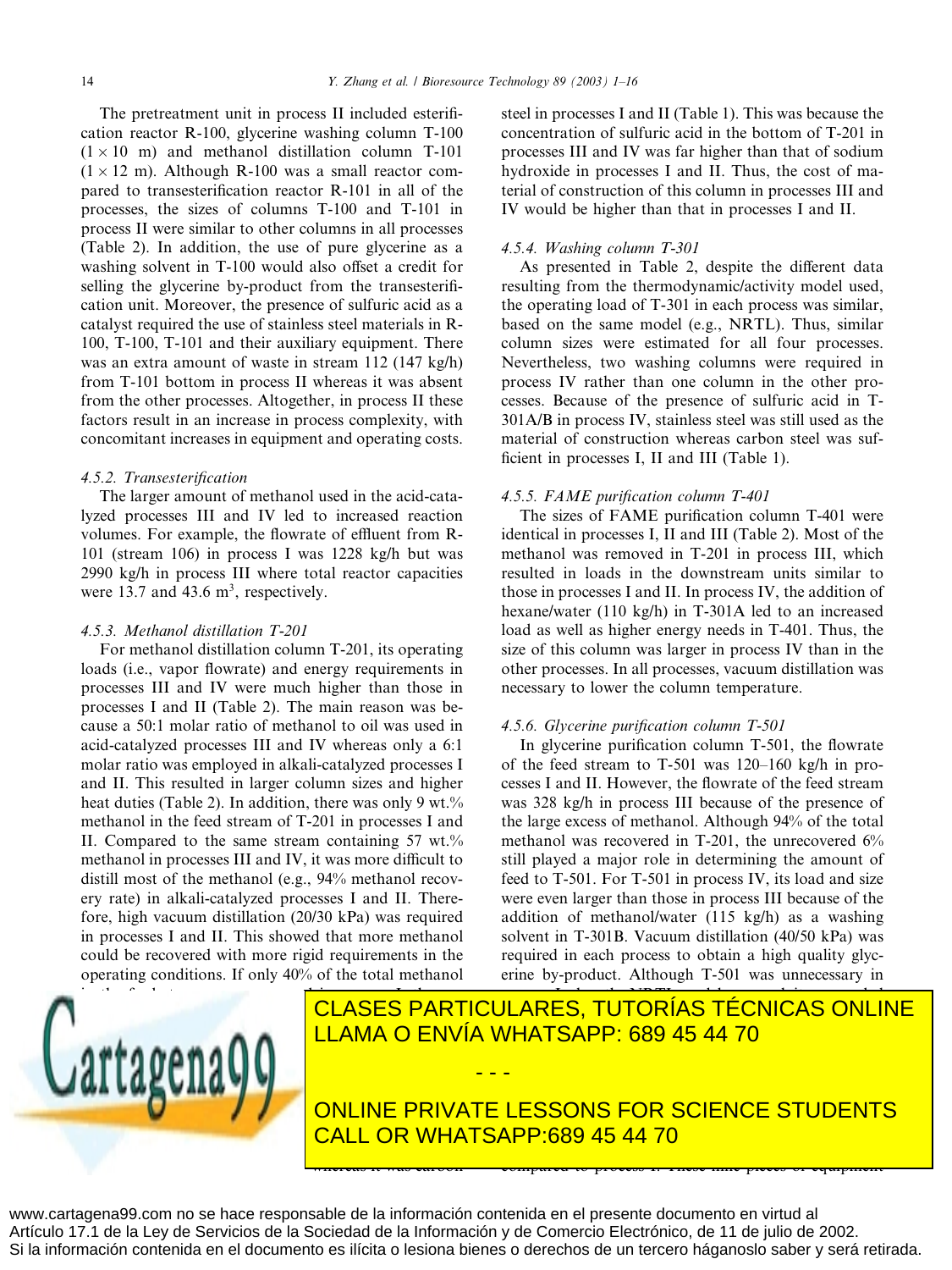were related to the pretreatment unit. In acid-catalyzed processes III and IV, fewer units were required compared to process II but the number of those made from stainless steel was increased, especially in process IV. This represents a potential increase in the cost of construction material.

### 5. Conclusion

For a biodiesel production rate of 8000 tonnes/yr, four flowsheets for continuous alkali- and acid-catalyzed processes (I–IV) using virgin vegetable oil or waste cooking oil as the raw material were designed and simulated. From the technical assessment, all of these processes proved to be feasible for producing a high quality biodiesel product and a top-grade glycerine by-product under reasonable operating conditions. However, each process had its limitations. The alkali-catalyzed process using virgin oil (process I) was the simplest with the least amount of process equipment but had a higher raw material cost than other processes. Despite the reduced raw material cost in using waste cooking oil (process II), it was the most complex process with the greatest number of equipment pieces because of the addition of a pretreatment unit for free fatty acids removal. The acidcatalyzed process III using waste cooking oil had less equipment pieces than process II, but the large methanol requirement resulted in more and larger transesterification reactors, as well as a larger methanol distillation column. Methanol distillation was carried out immediately following transesterification to reduce the load in downstream units in process III but more pieces of equipment made from stainless steel material were necessary than in processes I and II. Acid-catalyzed process IV had the same merits and limitations as process III. However, the addition of hexane and methanol/water solvents increased the number of process equipment pieces and sizes of some separation units in process IV. In brief, for process simplicity, the alkali-catalyzed process using virgin vegetable oil (process I) is recommended. However, if raw material cost is of concern, the acid-catalyzed process using waste cooking oil (process III) is a relatively simple process and proved to be a competitive alternative to processes I and II.

In general, the feasibility of a plant includes both

ences on the results. All of the results will be discussed

in a subsequent article (Zhang et al., submitted for publication).

### Acknowledgements

The authors acknowledge the support of Natural Sciences and Engineering Research Council of Canada and the help provided by Dr. A.Y. Tremblay with the  $HYSYS^m$  simulations and by Dr. B.C.-Y. Lu with the thermodynamic models.

#### **References**

- Agarwal, A.K., Das, L.M., 2001. Biodiesel development and characterization for use as a fuel in compression ignition engines. J. Eng. Gas Turbines Power 123, 440–447.
- Basu, H.N., Norris, M.E., 1996. Process for production of esters for use as a diesel fuel substitute using a non-alkaline catalyst. US Patent 5525126.
- Boocock, D.G.B., Konar, S.K., Mao, V., Lee, C., Buligan, S., 1998. Fast formation of high-purity methyl esters from vegetable oils. J. Am. Oil Soc. Chem. 75 (9), 1167–1172.
- Canakci, M., Gerpen, J.V., 1999. Biodiesel production via acid catalysis. Trans.: Am. Soc. Agric. Eng. 42 (5), 1203–1210.
- Chemical Market Reporter, 2002. 261(24), 30–31.
- Connemann, J., Fischer, J., 1998. Biodiesel in Europe 1998: Biodiesel processing technologies. Paper presented at the International Liquid Biofuels Congress, Brazil, 15 pp.
- Darnoko, D., Cheryan, M., 2000. Kinetics of palm oil transesterification in a batch reactor. J. Am. Oil Soc. Chem. 77 (12), 1263– 1267.
- Davis, J.R. et al., 2000. Corrosion: Understanding the Basics. ASM International, Materials Park, OH (Chapters 2–5).
- Freedman, B., Pryde, E.H., Mounts, T.L., 1984. Variables affecting the yields of fatty esters from transesterified vegetable oils. J. Am. Oil Soc. Chem. 61, 1638–1643.
- Freedman, B., Butterfield, R.O., Pryde, E.H., 1986. Transesterification kinetics of soybean oil. J. Am. Oil Soc. Chem. 63, 1375– 1380.
- Gess, M.A., Danner, R.P., Nagvekar, M., 1991. Thermodynamic Analysis of Vapor–Liquid Equilibria: Recommended Models and a Standard Data Base. Design Institute for Physical Property Data and American Institute of Chemical Engineers, University Park, PA (Chapter 3).
- Goodrum, J.W., 2002. Volatility and boiling points of biodiesel from vegetable oils and tallow. Biomass Bioenergy 22, 205– 211.

Jeromin, L., Peukert, E., Wollmann, G., 1987. Process for the pre-esterification of free fatty acids in fats and oils. US Patent



process designs for biodiesel, and the refining of the refining step of the refining step of the refining step of the refining step of the refining step of the refining step of the refining step of the refining step of the **Models NRTL and UNIQUACE. CONSIDERATION MUST BE SOURCE STREET MUST BE SOURCE STREET AND THE STREET OF SCIENCE ST** taken of the sensitivity of the results to the results to the results to the results to the the the theorem of <u>CLASES PARTICULARES, TUTORÍAS TÉCNICAS ONLINE</u> <u>LLAMA O ENVÍA WHATSAPP: 689 45 44 70</u> American, an encouraging prospect. Renew. Energy 16, 1078– <u>ONLINE PRIVATE LESSONS FOR SCIENCE STUDENTS</u> - - -

<u>4608186.</u>

<mark>, Chapter 2)</mark>

Hyprotech Ltd., 2000. HYSYS.PLANT 2.2 documentation.